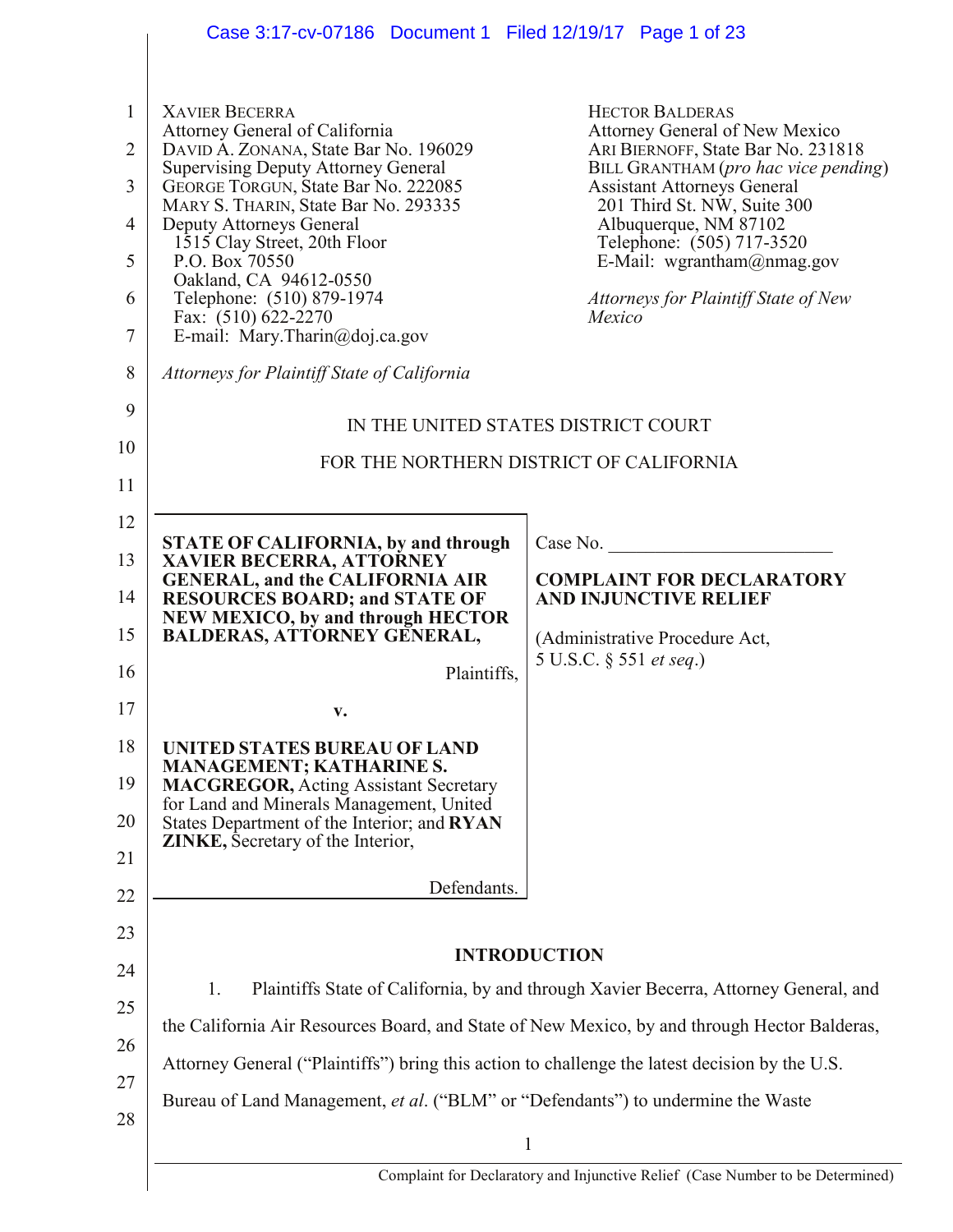## Case 3:17-cv-07186 Document 1 Filed 12/19/17 Page 2 of 23

1 2 3 4 5 6 7 8 9 10 11 12 13 14 15 16 17 Prevention Rule—a commonsense measure that would reduce the enormous waste of natural gas on public lands that results from venting, flaring, and equipment leaks. Defendants have prioritized a negligible increase in oil and gas operators' profits over the public interest in preventing the waste of a public resource that belongs to the American people. In doing so, Defendants dismiss out of hand the harmful impacts of the thousands of tons of toxic air pollutants and hundreds of thousands of tons of greenhouse gases emitted as a result of operators' inefficient, outdated, and wasteful practices. BLM's current action—to suspend for one year the compliance dates for key requirements of the Waste Prevention Rule—lacks any reasoned analysis, contravenes BLM's statutory mandates, and ignores significant environmental consequences. Thus, BLM has violated the Administrative Procedure Act ("APA"), several federal land management statutes, and the National Environmental Protection Act ("NEPA"). 2. BLM, a division of the U.S. Department of the Interior ("DOI"), finalized the Waste Prevention, Production Subject to Royalties and Resource Conservation rule ("Waste Prevention Rule" or "Rule"), on November 18, 2016, after conducting a multi-year stakeholder process and reviewing thousands of public comments. 81 Fed. Reg. 83,008 (Nov. 18, 2016). The Waste Prevention Rule provides a much-needed update to 38-year-old regulations governing the release of natural gas from new and existing oil and gas operations on federal and Indian lands, and

18 19 20 21 22 23 clarifies when gas lost through venting, flaring, or leaks is subject to royalties. BLM estimated that the Rule would have substantial annual benefits, including producing up to 41 billion cubic feet of additional natural gas, eliminating 175,000–180,000 tons of methane emissions, cutting emissions of volatile organic compounds by 250,000–267,000 tons, reducing toxic air pollutants by 1,860 to 2,030 tons, and generating up to \$14 million in additional royalties. The Rule became effective on January 17, 2017.

24 25 26 27 28 2 3. On June 15, 2017, BLM published a notice in the Federal Register purporting "to postpone the compliance dates for certain sections of the Rule" pursuant to Section 705 of the APA, 5 U.S.C. § 705. 82 Fed. Reg. 27,430 (June 15, 2017). Following a legal challenge by Plaintiffs, on October 4, 2017, this district court enjoined BLM's attempt to cut corners in its rush to effectively block the Rule—finding that its summary action purporting to postpone significant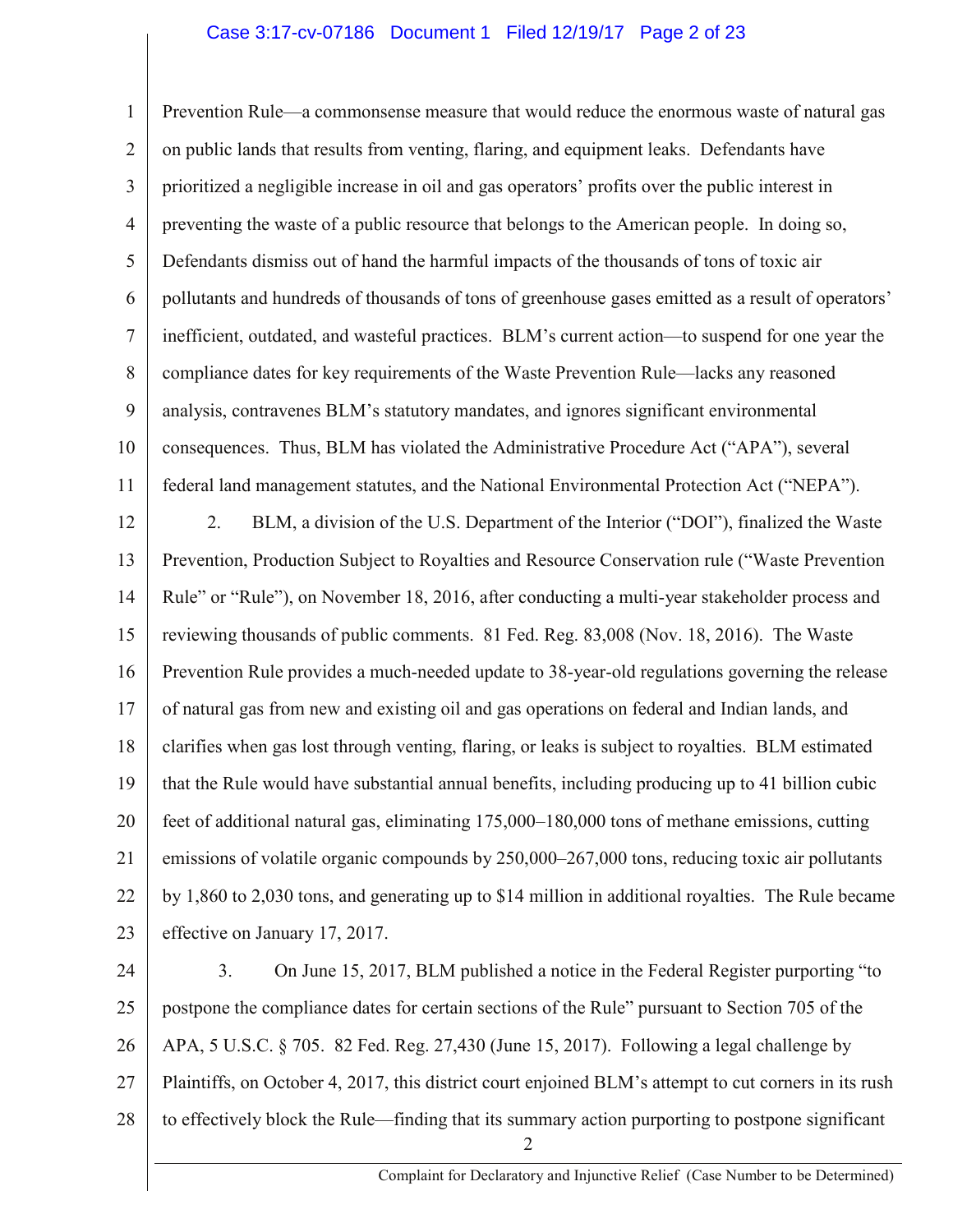## Case 3:17-cv-07186 Document 1 Filed 12/19/17 Page 3 of 23

1 2 3 4 compliance dates was not authorized under APA section 705 and was otherwise arbitrary and capricious. *State of California v. U.S. Bureau of Land Mgmt*., --- F. Supp. 3d ---, 2017 WL 4416409 (N.D. Cal. Oct. 4, 2017) ("*California v. BLM*"), *appeal docketed*, No. 17-17456 (9th Cir. Dec. 4, 2017).

5 6 7 8 9 10 11 12 4. On October 5, 2017, BLM issued a proposal to suspend major impending deadlines and requirements of the Waste Prevention Rule until January 17, 2019, which Plaintiffs opposed in public comments submitted on November 6, 2017. On December 8, 2017, BLM issued a final rule suspending key requirements of the Waste Prevention Rule. 82 Fed. Reg. 58,050 (Dec. 8, 2017) ("Suspension"). To justify the Suspension, BLM stated it had "concerns regarding the statutory authority, cost, complexity, feasibility, and other implications" of the Rule, and therefore sought to suspend "requirements that may be rescinded or significantly revised in the near future." *Id*.

13 14 15 16 17 18 19 20 21 22 23 24 5. Defendants' Suspension of the Waste Prevention Rule's requirements is arbitrary and capricious because the agency attempts to delay and effectively revoke key provisions of the Rule without supplying a reasoned basis for doing so. Defendants entirely failed to consider how the Suspension would fulfill the important statutory mandates that the Waste Prevention Rule was designed to address, failed to explain why it reversed course based on the same information that it considered when it formulated and promulgated the Rule just a year earlier, and offered a purported justification for the Suspension that runs counter to the evidence before the agency. The Suspension also violates Defendants' statutory mandates to prevent waste and regulate royalties from oil and gas operations on federal and Indian lands, protect the interests of the United States, and to safeguard the public welfare. Furthermore, Defendants' perfunctory conclusion that the Suspension would result in no significant environmental impacts violates the requirements of NEPA.

25 26 27 28 6. Accordingly, Plaintiffs seek a declaration that Defendants' action violated the APA, NEPA, and multiple federal land management statutes, and an injunction requiring Defendants to vacate the Suspension or, in the alternative, vacate the Suspension and immediately reinstate all of the Rule's provisions.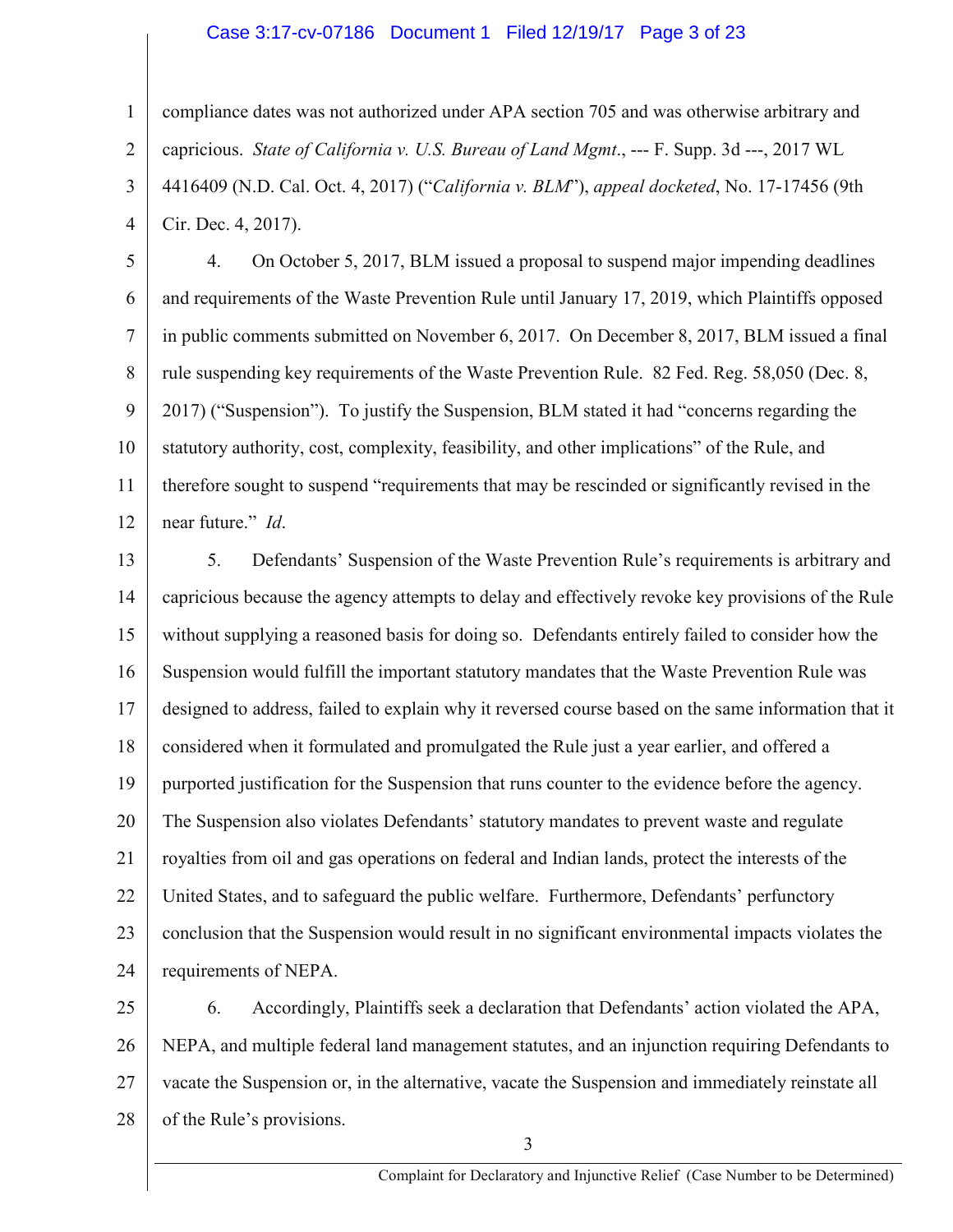| 1              | <b>JURISDICTION AND VENUE</b>                                                                                      |  |  |  |
|----------------|--------------------------------------------------------------------------------------------------------------------|--|--|--|
| $\overline{2}$ | This Court has jurisdiction pursuant to $28$ U.S.C. § 1331 (action arising under the<br>7.                         |  |  |  |
| 3              | laws of the United States), 28 U.S.C. § 1361 (action to compel officer or agency to perform duty                   |  |  |  |
| 4              | owed to Plaintiffs), and 5 U.S.C. §§ 701–706 (Administrative Procedure Act). An actual                             |  |  |  |
| 5              | controversy exists between the parties within the meaning of 28 U.S.C. § 2201(a), and this Court                   |  |  |  |
| 6              | may grant declaratory relief, injunctive relief, and other relief pursuant to 28 U.S.C. §§ 2201–                   |  |  |  |
| 7              | 2202 and 5 U.S.C. §§ 705-706.                                                                                      |  |  |  |
| 8              | Venue is proper in this Court pursuant to 28 U.S.C. $\S$ 1391(e) because this is the<br>8.                         |  |  |  |
| 9              | judicial district in which Plaintiff State of California resides, and this action seeks relief against             |  |  |  |
| 10             | federal agencies and officials acting in their official capacities.                                                |  |  |  |
| 11             | <b>INTRADISTRICT ASSIGNMENT</b>                                                                                    |  |  |  |
| 12             | Pursuant to Civil Local Rules $3-5(b)$ and $3-2(c)$ , there is no basis for assignment of<br>9.                    |  |  |  |
| 13             | this action to any particular location or division of this Court. However, this case is related to                 |  |  |  |
| 14             | Case No. 3:17-cv-03804-EDL, which challenged BLM's illegal attempt to delay the Waste                              |  |  |  |
| 15             | Prevention Rule pursuant to APA Section 705, 5 U.S.C. § 705, and was recently decided in the                       |  |  |  |
| 16             | San Francisco Division. Pursuant to Civil Local Rule 3-12(b), Plaintiffs intend to promptly file                   |  |  |  |
| 17             | an Administrative Motion to Consider Whether Cases Should Be Related.                                              |  |  |  |
| 18             | <b>PARTIES</b>                                                                                                     |  |  |  |
| 19             | Plaintiff, STATE OF CALIFORNIA, brings this action by and through Attorney<br>10.                                  |  |  |  |
| 20             | General Xavier Becerra. The Attorney General is the chief law enforcement officer of the State                     |  |  |  |
| 21             | and has the authority to file civil actions in order to protect public rights and interests, including             |  |  |  |
| 22             | actions to protect the natural resources of the State. Cal. Const., art. V, § 13; Cal. Gov. Code §§                |  |  |  |
| 23             | 12600-12612. This challenge is brought in part pursuant to the Attorney General's independent                      |  |  |  |
| 24             | constitutional, statutory, and common law authority to represent the public interest.                              |  |  |  |
| 25             | 11.<br>The California Air Resources Board ("CARB") is a public agency of the State of                              |  |  |  |
| 26             | California within the California Environmental Protection Agency. The mission of CARB is to                        |  |  |  |
| 27             | promote and protect public health, welfare, and ecological resources of California's citizens                      |  |  |  |
| 28             | through the monitoring and protection of air quality. CARB's major goals include providing safe,<br>$\overline{4}$ |  |  |  |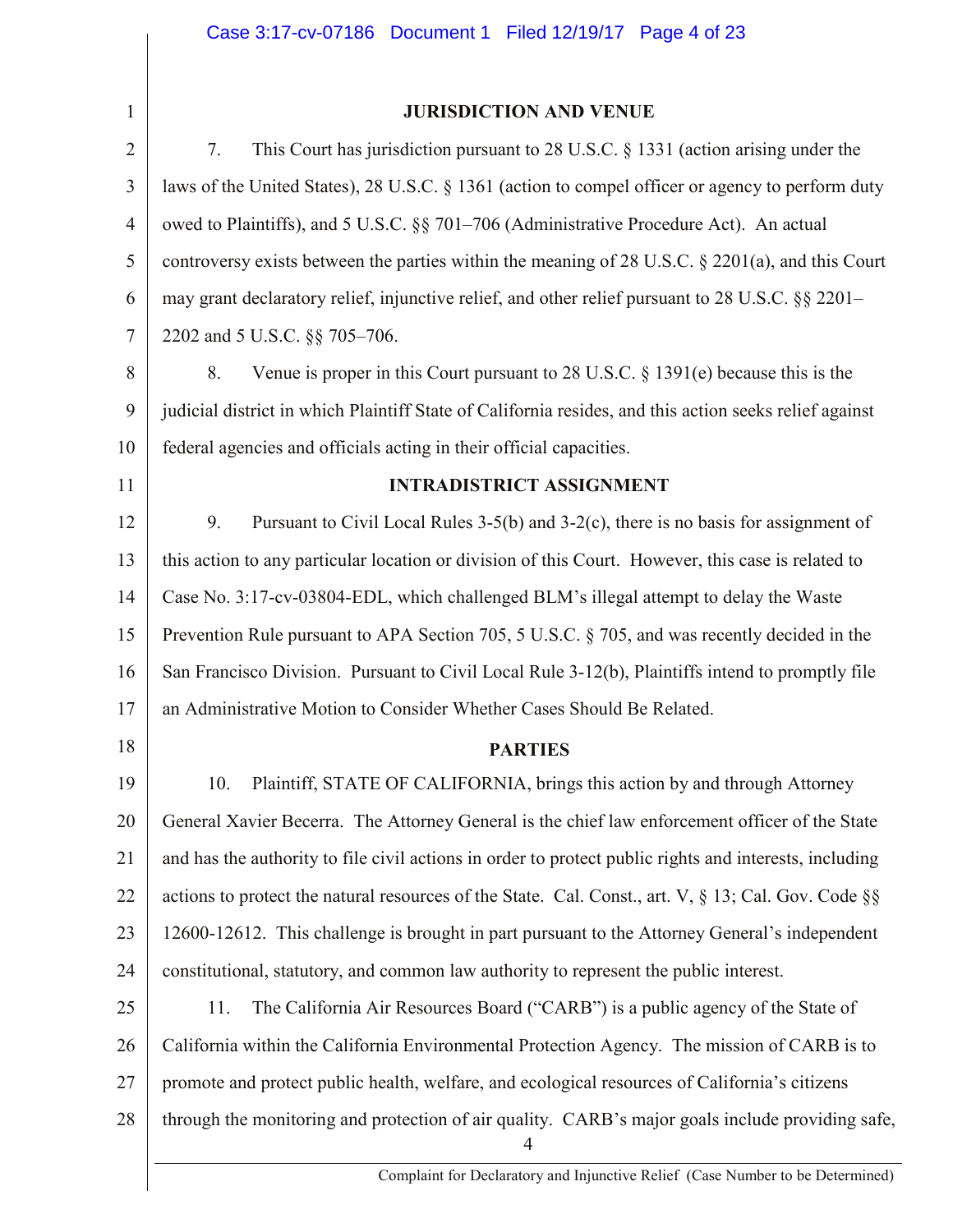### Case 3:17-cv-07186 Document 1 Filed 12/19/17 Page 5 of 23

1 2 3 4 5 clean air to all Californians, reducing California's emission of greenhouse gases, and providing leadership and innovative approaches for implementing air pollution controls. In addition to developing statewide rules, CARB works with local California air districts, many of which regulate oil and gas pollution at the regional or county level. This action is thus brought, in part, by the Attorney General at the request of CARB and in the name of the State of California.

6

7

8

9

10

12. California contains millions of acres of federal and tribal lands that are managed by Defendants for energy production. These lands contain approximately 600 producing oil and gas leases covering more than 200,000 acres and 7,900 usable oil and gas wells. California is a leading state in terms of oil extraction on public lands—producing about 15 million barrels annually—and also produces approximately 7 billion cubic feet of natural gas annually.

11 12 13 14 13. Plaintiff STATE OF NEW MEXICO brings this action by and through Attorney General Hector Balderas. The Attorney General of New Mexico is authorized to prosecute in any court or tribunal all actions and proceedings, civil or criminal, when, in his judgment, the interest of the state requires such action. N.M. Stat. Ann. § 8-5-2.

15 16 17 18 19 20 14. More than one-third of New Mexico's land is federally administered, and New Mexico is second-highest in the nation in the number of producing oil and natural gas leases on federal land. Annually, New Mexico produces approximately 1,220 billion cubic feet of natural gas (of which approximately 60 percent is from federal and Indian lands) and 85,200 million barrels of crude oil (of which approximately 45 percent is from federal and Indian lands). New Mexico has the third highest volume of flared oil-well gas among all states.

21 22 23 24 25 26 27 28 15. Plaintiffs have a clear monetary stake in Defendants' decision to suspend certain provisions of the Waste Prevention Rule. Since 2008, California has received an annual average of \$82.5 million in royalties from federal mineral extraction within the State. Royalties from federal oil and gas development in California are deposited into the State School Fund, which supports public education. New Mexico has received an annual average of \$470 million in federal mineral extraction royalties during this same time period. New Mexico, whose per-pupil education spending is below the national average, uses its federal mineral leasing royalty payments for educational purposes. One study estimates that New Mexico lost between \$39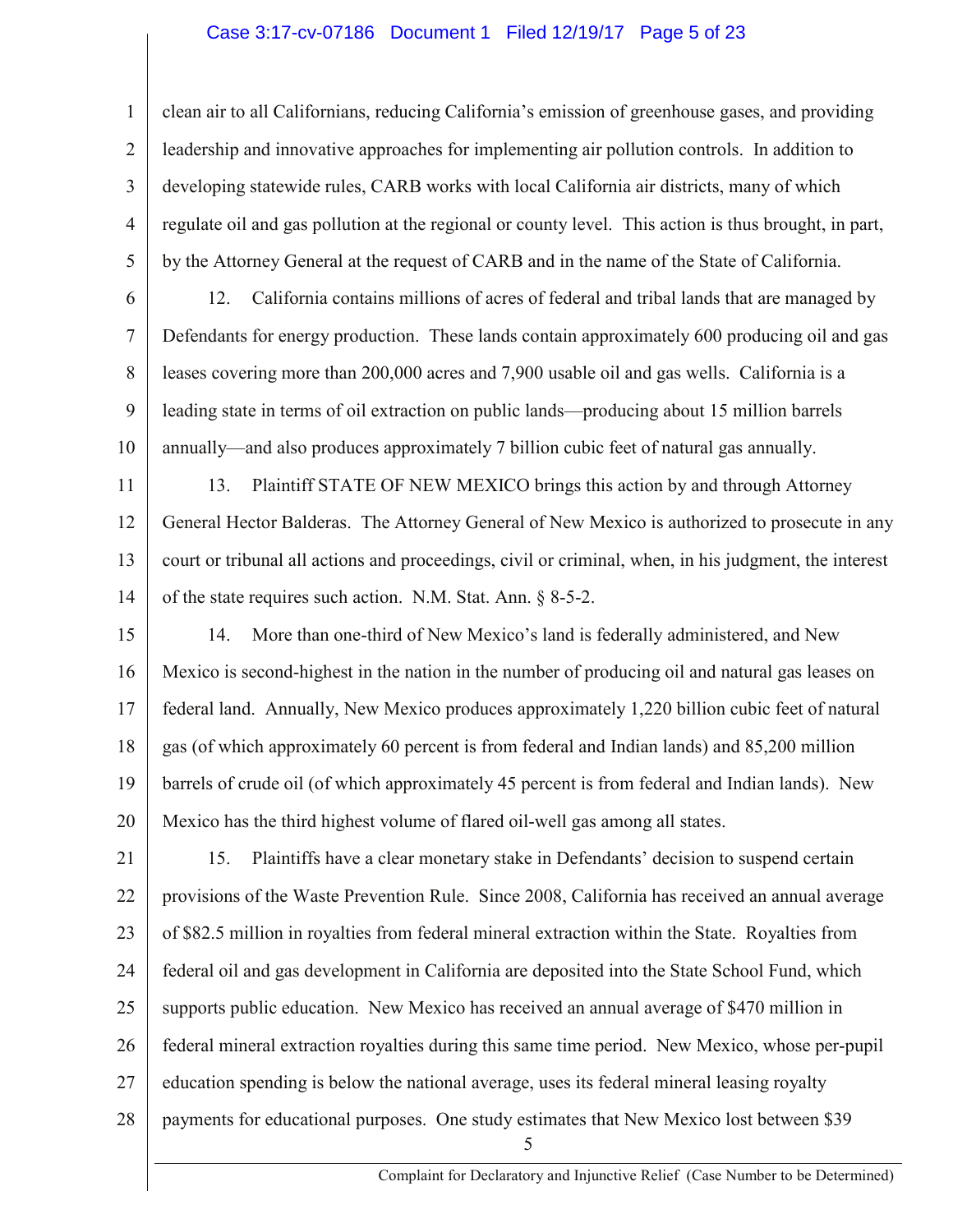#### Case 3:17-cv-07186 Document 1 Filed 12/19/17 Page 6 of 23

1 2 million and \$46 million in royalties from venting and flaring between 2010 and 2015. This figure does not include lost royalties from leaks. Thus, minimizing waste of natural gas in order to maximize royalty recovery in California and New Mexico serves vital societal interests.

3

4 5 6 7 8 9 10 11 12 13 14 15 16 17 18 16. Plaintiffs further have a strong interest in preventing adverse air quality impacts from the production of fossil fuels in their States. More than 95 percent of federal drilling in California occurs in Kern County, parts of which are in nonattainment with the 2008 federal 8-hour ozone standard and federal fine particulate matter standards, as well as numerous state ambient air quality standards. Excess pollution in this part of California—including methane, particulate matter, volatile organic compounds ("VOCs"), and toxic air pollution from the oil and gas industry—significantly increases rates of asthma, heart disease, and lung disease, and raises cancer risk. While California has state regulations issued by CARB and local air districts, certain provisions of CARB's oil and gas regulation do not require compliance until 2019. BLM's Suspension of the Waste Prevention Rule will result in the emission, in California, of an estimated 150 tons of VOCs, 4.9 tons of toxic air contaminants, and 70,675 metric tons of carbon dioxide equivalent of methane between January 17, 2018 and January 17, 2019. The Waste Prevention Rule provides an additional federal layer of regulation and enforcement that addresses the air pollution issues related to oil and gas production on federal and tribal lands within California.

19 20 21 22 23 24 25 26 27 17. In New Mexico, the San Juan Basin in the Four Corners region is the home of the nation's largest methane "cloud," which has been linked to the extensive oil and gas development in that region. VOC emissions from oil and gas development have led to high ozone concentrations, resulting in an "F" grade for San Juan County from the American Lung Association in 2016. Because New Mexico represents a disproportionately large share of federal and tribal natural gas emissions, BLM's Suspension of the Rule will result in thousands of additional tons of VOC being emitted in New Mexico. New Mexico does not have state regulations in place to adequately address venting, flaring, and leaks from oil and gas production. 18. Plaintiffs also have a strong interest in preventing and mitigating harms that climate

28 change poses to human health and the environment, including increased heat-related deaths,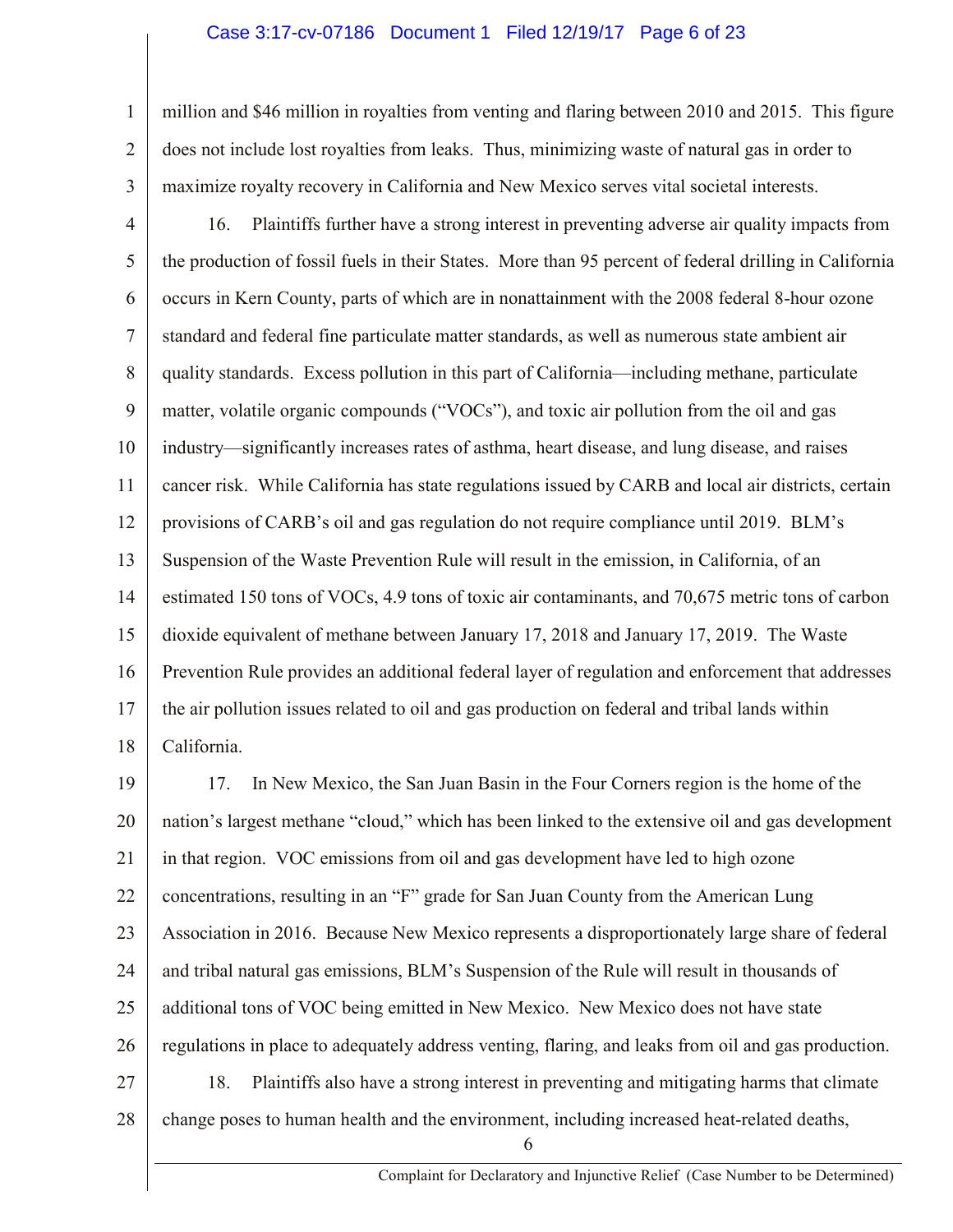#### Case 3:17-cv-07186 Document 1 Filed 12/19/17 Page 7 of 23

1 2 3 4 damaged coastal areas, disrupted ecosystems, more severe weather events, and longer and more frequent droughts. *See Massachusetts v. EPA*, 549 U.S. 497, 521 (2007). Methane is an extremely potent greenhouse gas, with climate impacts roughly 86 times those of carbon dioxide if measured over a 20-year period, or 25 times if measured over a 100-year period.

5 6 7 8 9 10 11 12 13 19. California is already experiencing the adverse effects of climate change, including increased risk of wildfires, a decline in the average annual snowpack that provides approximately 35 percent of the State's water supply, increased erosion of beaches and low-lying coastal properties from rising sea levels, and increased formation of ground-level ozone (or smog), which is linked to asthma, heart attacks, and pulmonary problems, especially in children and the elderly. California law establishes targets to reduce the State's greenhouse gas emissions to 1990 levels by 2020 and to 40 percent below 1990 levels by 2030. California has committed to reducing greenhouse gas emissions, including through the development of methane-curbing regulations for oil and gas operations and pipelines.

14 15 16 17 18 19 20 20. As a state in the arid southwest, New Mexico is also experiencing the adverse effects of climate change and will suffer additional impacts in the future. Average temperatures in New Mexico have been increasing 50 percent faster than the global average over the past century, streamflow totals in the Rio Grande and other rivers in the Southwest are declining, and projections of further reduction of late-winter and spring snowpack pose increased risks to water supplies needed to maintain cities, agriculture, and ecosystems. Further, drought and increased temperatures due to climate change have contributed to extensive tree death across the Southwest.

21 22 23 24 25 26 27 21. By suspending several provisions of the Waste Prevention Rule, including requirements that operators capture a certain percentage of the gas they produce, measure volumes of flared gas, upgrade or replace equipment, and implement leak detection and repair programs, Defendants' action will adversely impact Plaintiffs by increasing emissions of hazardous air pollutants and greenhouse gases, reducing royalty collections, and wasting fossil fuel resources that belong to the public. Consequently, Plaintiffs have suffered a legal wrong as a result of Defendants' action and have standing to bring this suit.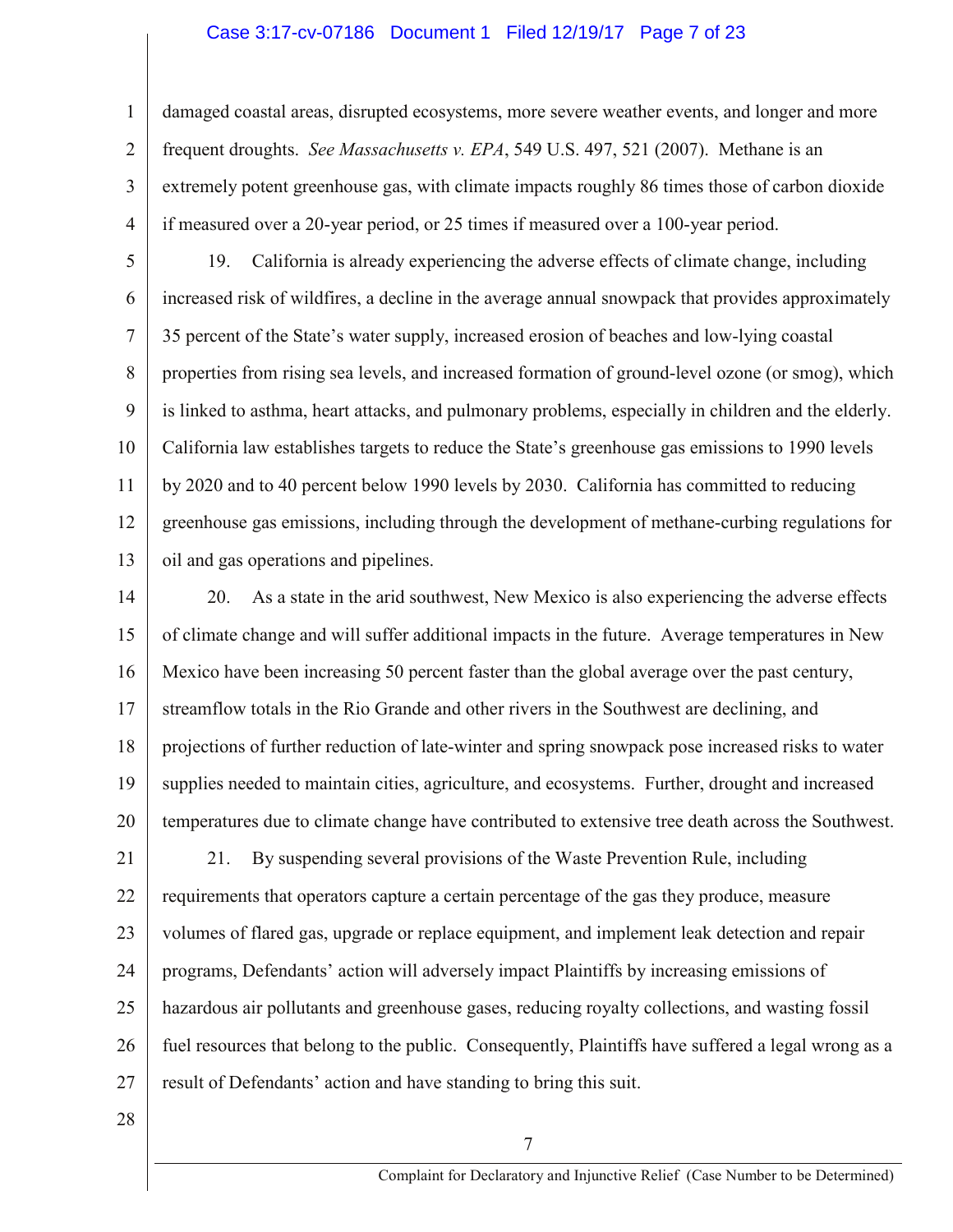1 2 3 4 5 22. Defendant UNITED STATES BUREAU OF LAND MANAGEMENT is an agency within the United States Department of the Interior that is charged with managing the federal onshore oil and gas program and bears responsibility, in whole or in part, for the acts complained of in this Complaint. 23. Defendant KATHARINE S. MACGREGOR is the Acting Assistant Secretary for

6 7 8 9 Land and Minerals Management, United States Department of the Interior, and is sued in her official capacity. Ms. MacGregor signed the Suspension at issue and the Finding of No Significant Impact and bears responsibility, in whole or in part, for the acts complained of in this Complaint.

10 11 12 13 14 24. Defendant RYAN ZINKE is the Secretary of the United States Department of the Interior, and is sued in his official capacity. Mr. Zinke has responsibility for implementing and fulfilling the duties of the United States Department of the Interior, including the development of fossil fuel resources on public lands, and bears responsibility, in whole or in part, for the acts complained of in this Complaint.

15

### **STATUTORY BACKGROUND**

## 16

## **I. Federal Land Management Statutes.**

17 18 19 20 21 22 23 24 25. Defendants' duties to minimize waste and to regulate royalties from oil and gas operations on federal and Indian lands are established by several federal statutes. First, the Mineral Leasing Act of 1920 ("MLA"), 30 U.S.C. § 181 *et seq*., instructs BLM to require oil and gas lessees to observe "such rules … for the prevention of undue waste as may be prescribed by [the] Secretary," to protect "the interests of the United States," and to safeguard "the public welfare." *Id*. § 187. The MLA specifically requires that "[a]ll leases of lands containing oil or gas … shall be subject to the condition that the lessee will … use all reasonable precautions to prevent waste of oil or gas developed in the land … ." *Id*. § 225.

25 26 27 28 8 26. Pursuant to the Indian Mineral Leasing Act of 1938, 25 U.S.C. §§ 396a–396g, and the Indian Mineral Development Act of 1982, 25 U.S.C. §§ 2101–08, BLM has authority to regulate oil and gas development on 56 million acres of Indian mineral estate held in trust by the federal government. *See, e.g.*, 25 U.S.C. § 396d (oil and gas operations on Indian lands subject "to the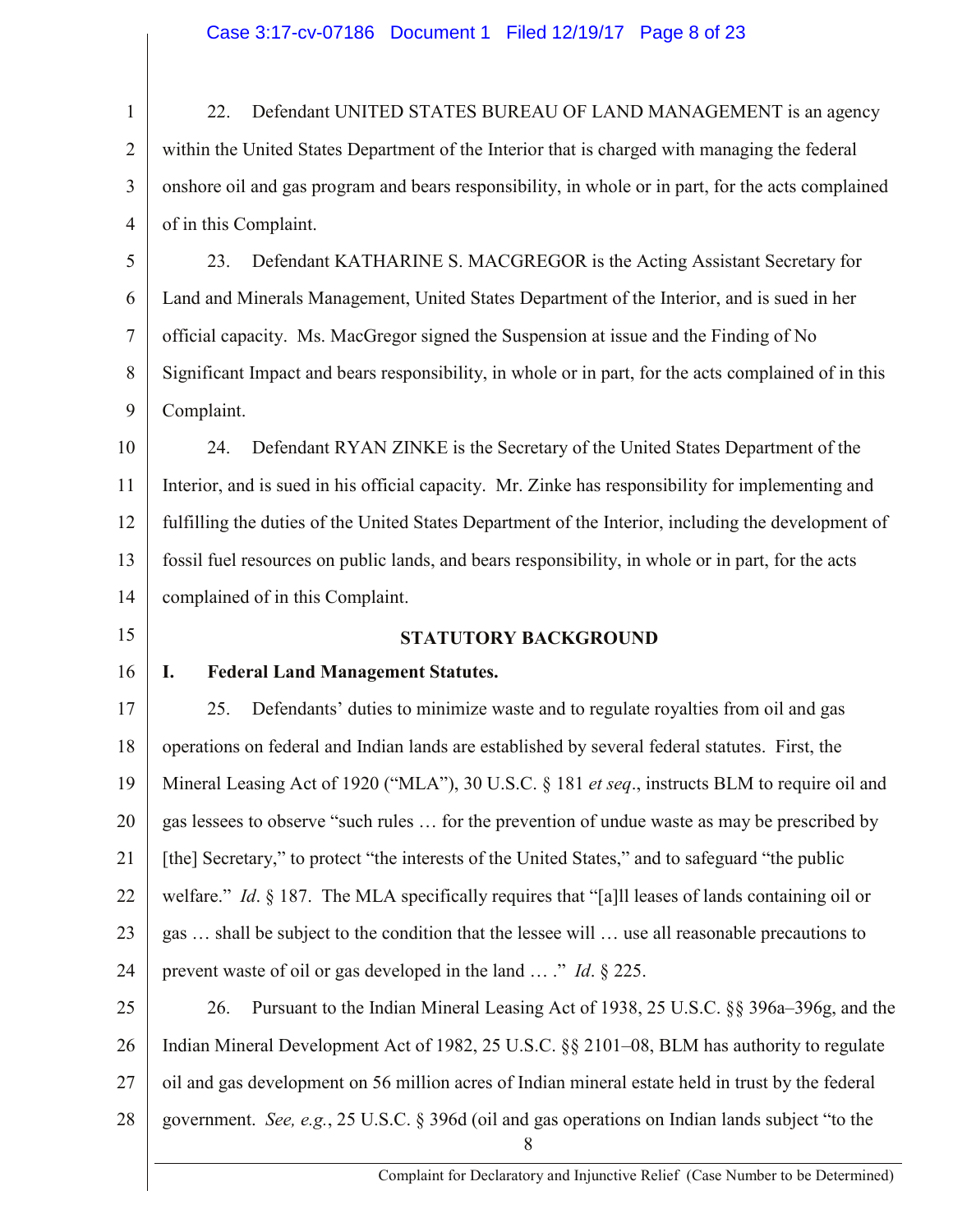#### Case 3:17-cv-07186 Document 1 Filed 12/19/17 Page 9 of 23

1 2 3 4 5 6 7 8 rules and regulations promulgated by the Secretary"). As stated by BLM, the Waste Prevention Rule "helps to meet the Secretary's statutory trust responsibilities with respect to the development of Indian oil and gas interests" because it "will help ensure that the extraction of natural gas from Indian lands results in the payment of royalties to Indian mineral owners, rather than the waste of owners' mineral resources." 81 Fed. Reg. at 83,020. The Rule also meets these responsibilities because "tribal members and individual Indian mineral owners who live near Indian oil and gas development will realize environmental benefits as a result of this rule's reductions in flaring and air pollution from Indian oil and gas development." 81 Fed. Reg. at 83,021.

9 10 11 12 13 14 27. BLM has authority to regulate royalty payments pursuant to the Federal Oil and Gas Royalty Management Act of 1982 ("FOGRMA"), 30 U.S.C. § 1701 *et seq*. In FOGRMA, Congress reiterated its concern about waste by providing that: "Any lessee is liable for royalty payments on oil or gas lost or wasted from a lease site when such loss or waste is due to negligence on the part of the operator of the lease, or due to the failure to comply with any rule or regulation, order or citation issued under this chapter or any mineral leasing law." *Id*. § 1756.

15 16 17 18 19 20 21 28. The Federal Land Policy and Management Act ("FLPMA"), 43 U.S.C. § 1701 *et seq*., provides BLM with broad authority to regulate "the use, occupancy, and development of the public lands" under the principles of "multiple use and sustained yield." *Id*. § 1732. Among other requirements, FLPMA mandates that BLM manage public lands "in a manner that will protect the quality of … ecological, environmental, [and] air and atmospheric … values," *id*. § 1701(a)(8), and provides that BLM "shall, by regulation or otherwise, take any action necessary to prevent unnecessary or undue degradation of the lands." *Id*. § 1732(b).

22

## **II. National Environmental Policy Act.**

23 24 25 26 27 28 29. The National Environmental Policy Act, 42 U.S.C. § 4321 *et seq.,* is the "basic national charter for the protection of the environment." 40 C.F.R. § 1500.1. The fundamental purposes of the statute are to ensure that "environmental information is available to public officials and citizens before decisions are made and before actions are taken," and that "public officials make decisions that are based on understanding of environmental consequences, and take actions that protect, restore, and enhance the environment." *Id*. § 1500.1(b)-(c).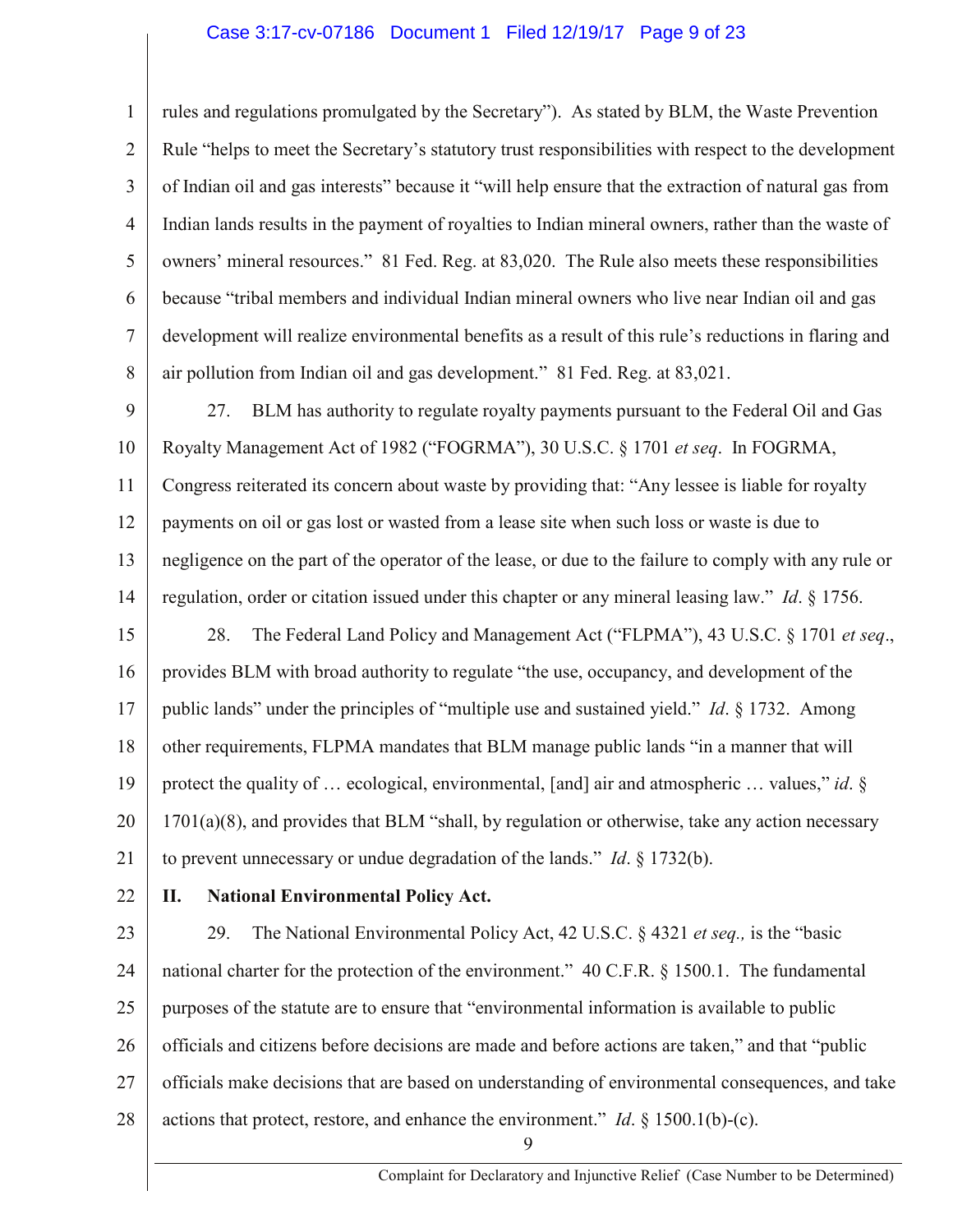## Case 3:17-cv-07186 Document 1 Filed 12/19/17 Page 10 of 23

1 2 3 4 5 6 7 8 9 10 11 30. To achieve these purposes, NEPA requires the preparation of a detailed environmental impact statement ("EIS") for any "major federal action significantly affecting the quality of the human environment."  $42 \text{ U.S.C.}$  §  $4332(2)(\text{C})$ . As a preliminary step, an agency may first prepare an environmental assessment ("EA") to determine whether the effects of an action may be significant. 40 C.F.R. § 1508.9. If an agency decides not to prepare an EIS, it must supply a "convincing statement of reasons" to explain why a project's impacts are insignificant. *Nat'l Parks & Conservation Ass'n v. Babbitt,* 241 F.3d 722, 730 (9th Cir. 2001). However, an EIS must be prepared if "substantial questions are raised as to whether a project ... may cause significant degradation of some human environmental factor." *Idaho Sporting Congress v. Thomas*, 137 F.3d 1146, 1149 (9th Cir. 1998). 31. To determine whether a proposed project may significantly affect the environment,

12 13 14 15 16 17 18 19 20 21 22 23 24 NEPA requires that both the context and the intensity of an action be considered. 40 C.F.R. § 1508.27. In evaluating the context, "[s]ignificance varies with the setting of the proposed action" and includes an examination of "the affected region, the affected interests, and the locality." *Id*. § 1508.27(a). Intensity "refers to the severity of impact," and NEPA's implementing regulations list ten factors to be considered in evaluating intensity, including "[u]nique characteristics of the geographic area such as proximity to ... ecologically critical areas," "[t]he degree to which the effects on the quality of the human environment are likely to be highly controversial," "[t]he degree to which the possible effects on the human environment are highly uncertain or involve unique or unknown risks," and "[t]he degree to which the action may establish a precedent for future actions with significant effects or represents a decision in principle about a future consideration." *Id*. § 1508.27(b). The presence of just "one of these factors may be sufficient to require the preparation of an EIS in appropriate circumstances." *Ocean Advocates v. U.S. Army Corps of Eng'rs*, 402 F.3d 846, 865 (9th Cir. 2005).

25

## **III. The Administrative Procedure Act.**

26 27 28 10 32. The Administrative Procedure Act, 5 U.S.C. § 551 *et seq*., governs the procedural requirements for agency decision-making, including the agency rule making process. Under the APA, a "reviewing court shall…hold unlawful and set aside" agency action found to be "arbitrary,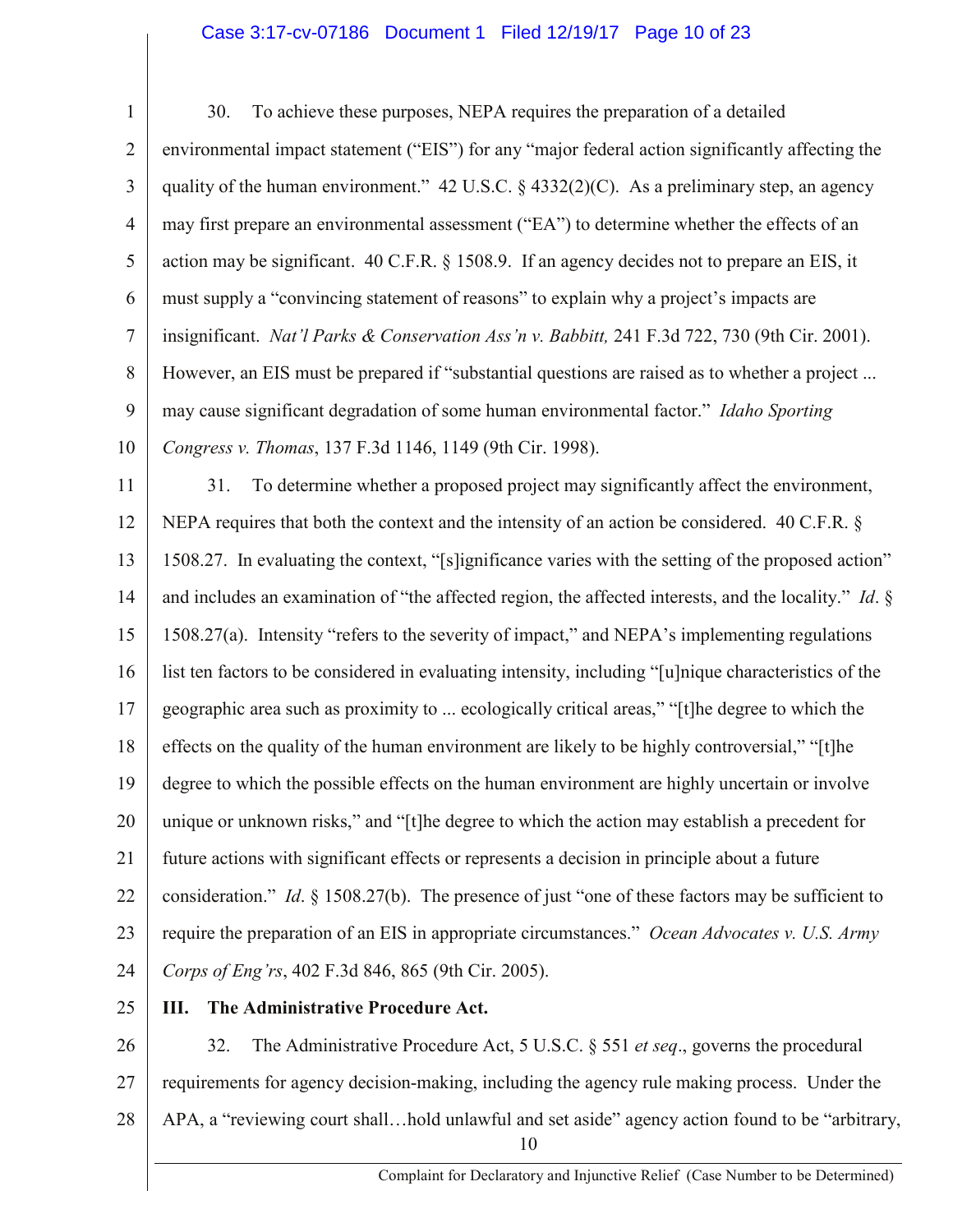#### Case 3:17-cv-07186 Document 1 Filed 12/19/17 Page 11 of 23

1 2 3 4 5 6 7 8 9 10 11 an agency reverses course by suspending a fully-promulgated regulation, it is "obligated to supply a reasoned analysis for the change." *Motor Vehicle Mfrs. Ass'n of U.S., Inc. v. State Farm Mutual Automobile Ins. Co.*, 463 U.S. 29, 42 (1983). Further, an agency must show that "there are good reasons" for the reversal. *F.C.C. v. Fox Television Stations, Inc.*, 556 U.S. 502, 515 (2009). An agency must "provide a more detailed justification than what would suffice for a new policy created on a blank slate" when "its new policy rests upon factual findings that contradict those which underlay its prior policy." *Id*. Moreover, an agency cannot suspend a validly promulgated rule without first "pursu[ing] available alternatives that might have corrected the deficiencies in the program which the agency relied upon to justify the suspension." *Public Citizen v. Steed*, 733 F.2d 93, 103 (D.C. Cir. 1984).

12 13 14 15 16 17 18 19 20 21 22 33. Prior to formulating, amending, or repealing a rule, agencies must engage in a noticeand-comment process. 5 U.S.C. §§ 551(5), 553. Notice must include "either the terms or substance of the proposed rule or a description of the subjects and issues involved." *Id*. § 553(b). To satisfy the requirements of APA Section 553(b), notice of a proposed rule must "provide an accurate picture of the reasoning that has led the agency to the proposed rule," so as to allow an "opportunity for interested parties to participate in a meaningful way in the discussion and final formulation of rules." *Connecticut Light & Power Co. v. Nuclear Regulatory Comm'n*, 673 F.2d 525, 528-30 (D.C. Cir. 1982). The public may then submit comments which the agency must consider before promulgating a final rule. *Id*. § 553(c). This process is designed to "give interested persons an opportunity to participate in the rule making through submission of written data, views, or arguments." *Id*.

23

## **FACTUAL AND PROCEDURAL BACKGROUND**

24 25 26 27 28 34. BLM oversees more than 245 million acres of land and 700 million subsurface acres of federal mineral estate, on which reside nearly 100,000 producing onshore oil and gas wells. 81 Fed. Reg. at 83,014. In fiscal year 2015, the production value of this oil and gas exceeded \$20 billion and generated over \$2.3 billion in royalties which were shared with tribes and states. *Id*.; *see* 30 U.S.C. § 191(a).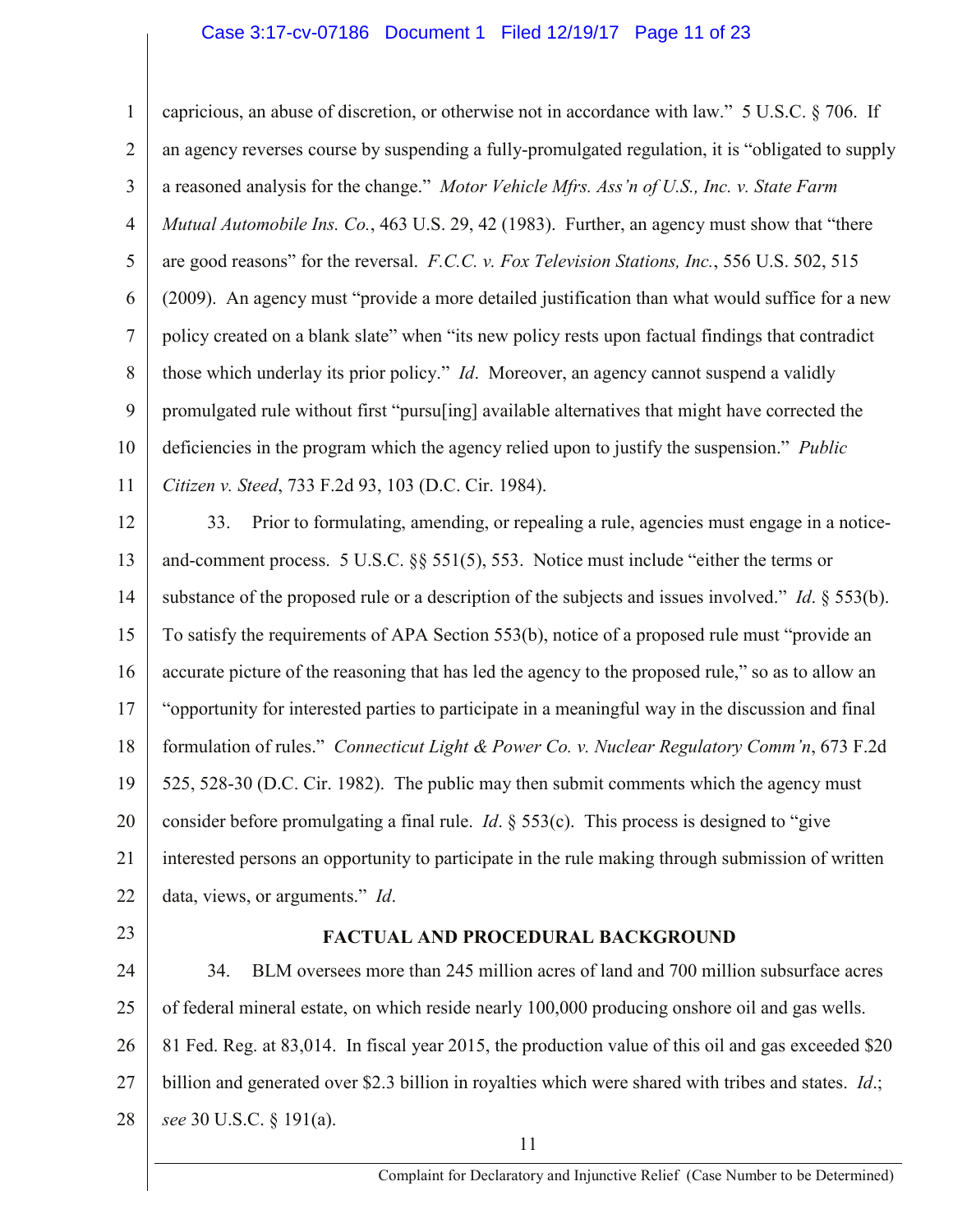## Case 3:17-cv-07186 Document 1 Filed 12/19/17 Page 12 of 23

1 2 3 4 5 6 7 8 9 35. Oil and gas production in the United States has increased dramatically over the past decade due to technological advances such as hydraulic fracturing and directional drilling. 81 Fed. Reg. at 83,009. However, the American public has not fully benefitted from this increase in domestic energy production because it "has been accompanied by significant and growing quantities of wasted natural gas." 81 Fed. Reg. at 83,014. For example, between 2009 and 2015, nearly 100,000 oil and gas wells on federal land vented or flared enough gas to serve about 6.2 million households for a year. 81 Fed. Reg. at 83,009. In 2014 alone, operators vented and flared approximately 4.1 percent of the total production from BLM-administered leases, or enough natural gas to supply 1.5 million households for a year. 81 Fed. Reg. at 83,010.

10 11 12 13 14 15 16 36. Prior to 2016, BLM's regulatory scheme governing the minimization of resource waste had not been updated in over three decades. 81 Fed. Reg. at 83,008. Several oversight reviews, including those by the Government Accountability Office ("GAO") and the Department of the Interior's Office of the Inspector General, specifically called on BLM to update its "insufficient and outdated" regulations regarding waste and royalties. 81 Fed. Reg. at 83,009-10. The reviews recommended that BLM require operators to augment their waste prevention efforts and clarify policies regarding royalty-free, on-site use of oil and gas. *Id*.

17 18 19 20 21 22 23 37. In 2014, BLM responded to these reports by initiating the development of a rule to update its existing regulations on these issues. *Id*. After soliciting and reviewing input from stakeholders and the public, BLM released its proposal in February 2016. 81 Fed. Reg. 6,616 (Feb. 8, 2016) ("Proposed Rule"). BLM received approximately 330,000 public comments, including approximately 1,000 unique comments, on the Proposed Rule. 81 Fed. Reg. at 83,021. The agency also hosted stakeholder meetings and met with regulators from states with significant federal oil and gas production. *Id*.

24 25 26 27 38. BLM issued the final Waste Prevention Rule in November 2016. 81 Fed. Reg. at 83,008. In the final Rule, BLM refined many of the provisions of the Proposed Rule based on public comments to ensure both that compliance was feasible for operators and that the Rule achieved its waste prevention objectives. 81 Fed. Reg. at 83,022–23.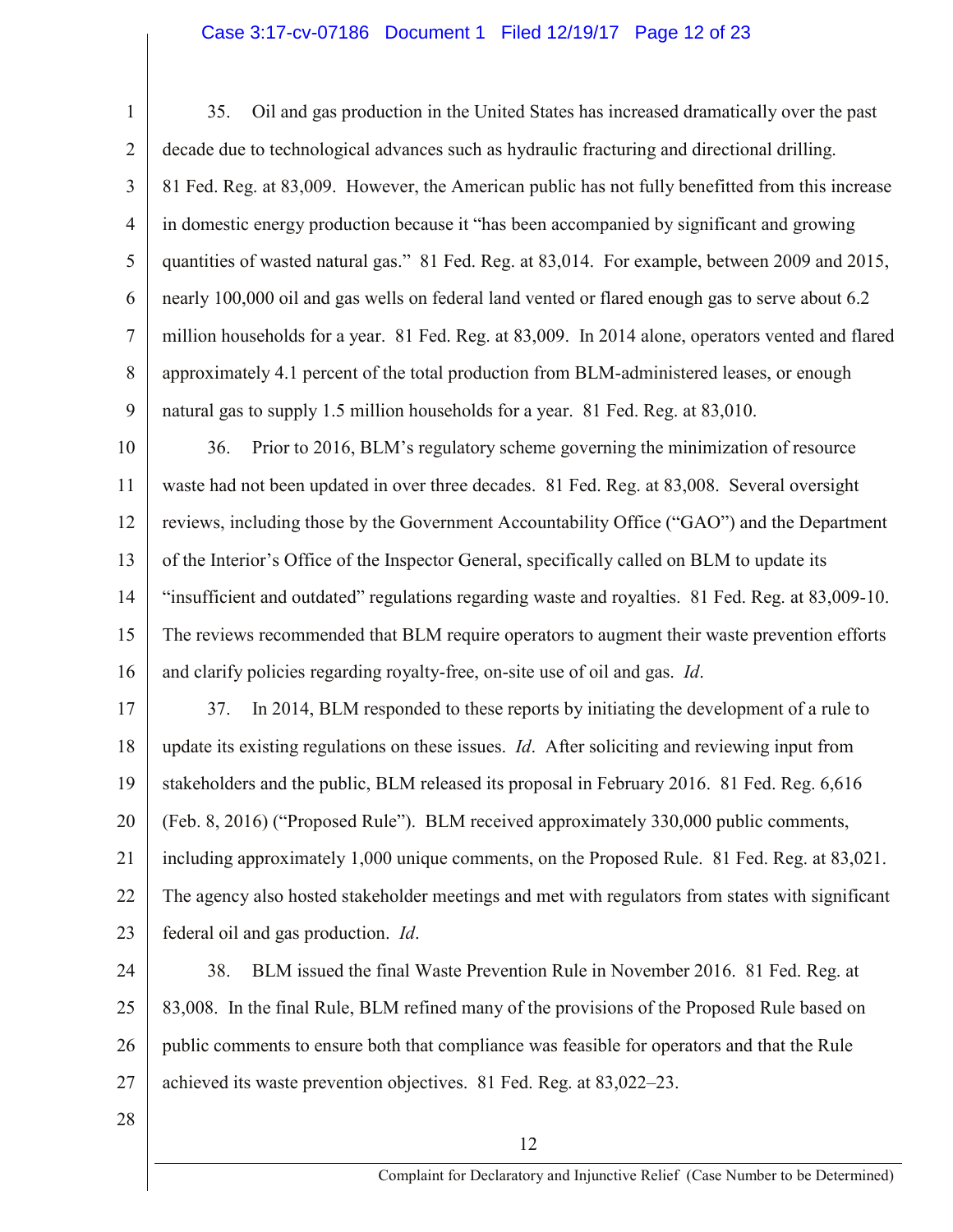## Case 3:17-cv-07186 Document 1 Filed 12/19/17 Page 13 of 23

1 2 3 4 5 6 7 8 39. The Rule addresses each major source of natural gas waste from oil and gas production—venting, flaring, and equipment leaks—through different requirements. 81 Fed. Reg. at 83,010–13. In particular, the Rule prohibits venting except under specified conditions, and requires updates to existing equipment. 81 Fed. Reg. at 83,011–13. The Rule's flaring regulations reduce waste by requiring gas capture percentages that increase over time, providing exemptions that are scaled down over time, and requiring operators to submit Waste Minimization Plans. 81 Fed. Reg. at 83,011. Leak detection provisions require semi-annual inspections for well sites and quarterly inspections for compressor stations. *Id*.

9 10 11 40. In promulgating the Rule, BLM stated that it was advancing the mandates placed on the agency by Congress to oversee federal oil and gas activities, and to ensure that lessees use all reasonable precautions to prevent waste of public resources. 81 Fed. Reg. at 83,009.

12 13 14 15 16 17 18 19 20 21 22 23 24 41. BLM determined that the Rule's benefits outweighed its costs "by a significant margin." 81 Fed. Reg. at 83,014. BLM measured the benefits of the Rule by considering "the cost savings that the industry would receive from the recovery and sale of natural gas and the environmental benefits of reducing the amount of methane (a potent GHG) and other air pollutants released into the atmosphere." *Id*. BLM estimated that the Rule would result in monetized benefits of \$209–\$403 million annually, including the monetized benefits of reducing methane emissions by roughly 35 percent, and would improve air quality and overall quality of life for residents living near oil and gas wells. *Id*. The Rule's costs, on the other hand, would be minimal—between \$114 and \$275 million per year industry-wide—which even for small operators would result in an average reduction in profit margin of just 0.15 percentage points. 81 Fed. Reg. at 83,013–14. BLM acknowledged that these cost estimates could be overstated because they did not take into account operators that were already in compliance with the requirements of the Rule. 81 Fed. Reg. at 83,013.

25 26 27 28 13 42. The Rule was immediately challenged by two industry groups and the States of Wyoming and Montana (later joined by North Dakota and Texas) (collectively, "Petitioners") in federal district court in Wyoming, on the alleged basis that BLM did not have statutory authority to regulate air pollution and that the Rule was arbitrary and capricious. *Western Energy Alliance*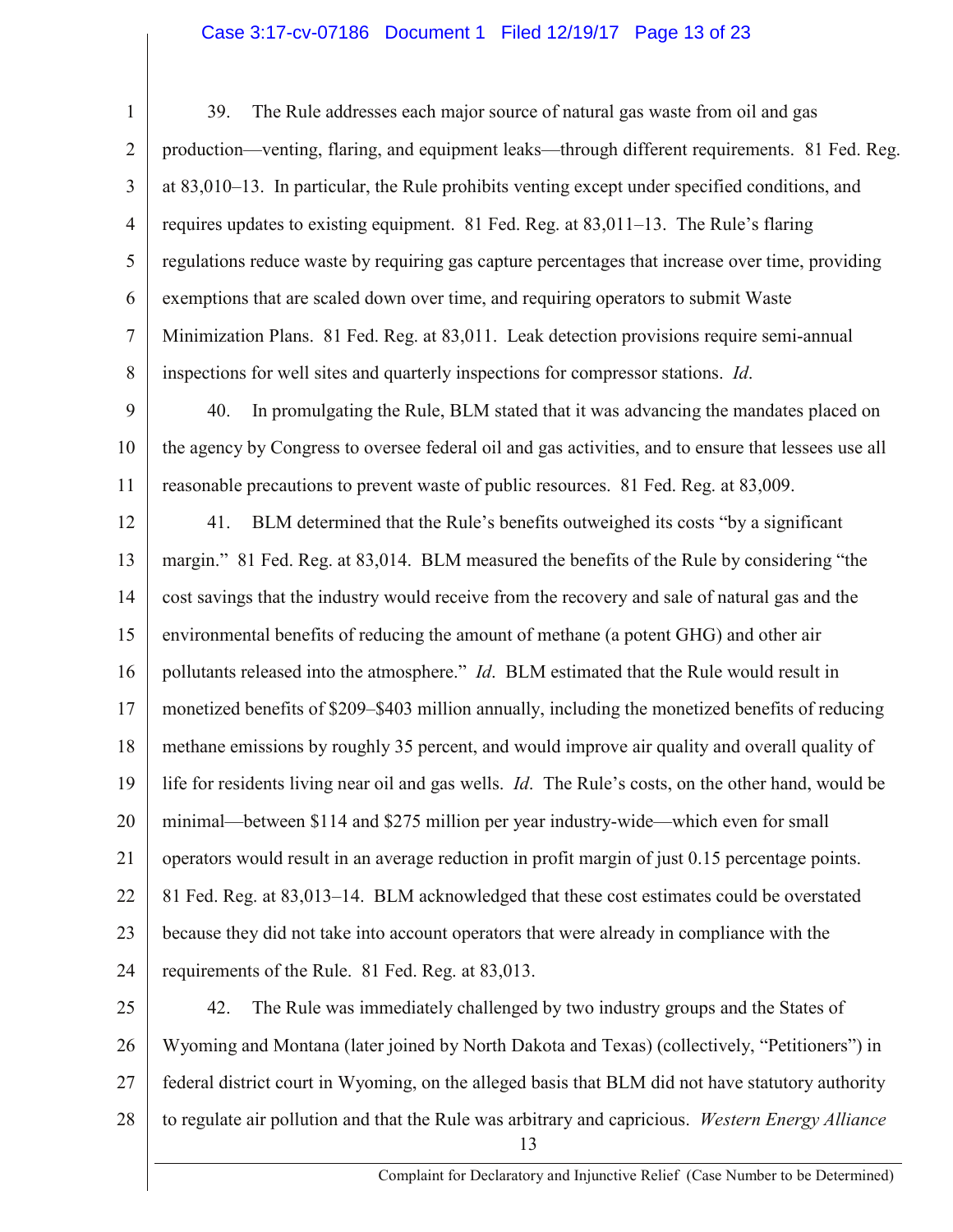## Case 3:17-cv-07186 Document 1 Filed 12/19/17 Page 14 of 23

1 2 3 4 5 6 7 8 9 *v. Jewell*, No. 2:16-cv-00280-SWS (D. Wyo. petition filed Nov. 16, 2016); *State of Wyoming v. Jewell*, No. 2:16-cv-00285-SWS (D. Wyo. petition filed Nov. 18, 2016) (collectively, the "Wyoming Litigation"). The industry groups and several states then moved for a preliminary injunction. The California Attorney General's Office, on behalf of the California Air Resources Board, and the State of New Mexico, intervened in December 2016 on the side of BLM to defend the Rule. Several environmental organizations also intervened on the side of BLM to defend the Rule. On January 16, 2017, the Wyoming district court denied Petitioners' motions for a preliminary injunction, finding that Petitioners had failed to establish a likelihood of success on the merits or irreparable harm in the absence of an injunction.

- 10
- 43. The Rule became effective on January 17, 2017.

11 12 13 14 15 44. On March 28, 2017, President Donald Trump issued Executive Order 13783, entitled "Promoting Energy Independence and Economic Growth." 82 Fed. Reg. 16,093 (Mar. 31, 2017). Section 7 of that Executive Order, entitled "Review of Regulations Related to United States Oil and Gas Development," specifically called on the Secretary of the Interior to review and "as soon as practicable, suspend, revise, or rescind" the Waste Prevention Rule.

16 17 18 19 20 21 22 45. The following day, Secretary of the Interior Ryan Zinke issued Secretarial Order 3349, which provided that within 21 days, BLM would review the Rule and issue an internal report as to "whether the rule is fully consistent with the policy set forth in Section 1 of the March 28, 2017 E.O." BLM published the results of its review on October 24, 2017. *See* 82 Fed. Reg. 50,540 (Nov. 1, 2017). This review consists of less then a single page where BLM concludes, without any rationale or justification, that "the 2016 final rule poses a substantial burden on industry, particularly those requirements that are set to become effective on January 17, 2018."

23

24 25 46. Various states and industry groups also lobbied members of Congress to repeal the Waste Prevention Rule using the Congressional Review Act. On May 10, 2017, the United States Senate voted to reject such a measure, leaving the Rule in effect.

26 27 28 14 47. On June 15, 2017, BLM published a notice in the Federal Register purporting to postpone certain compliance dates of the Rule subject to APA Section 705. 82 Fed. Reg. 27,430 ("Postponement Notice"). The States of California and New Mexico challenged this unlawful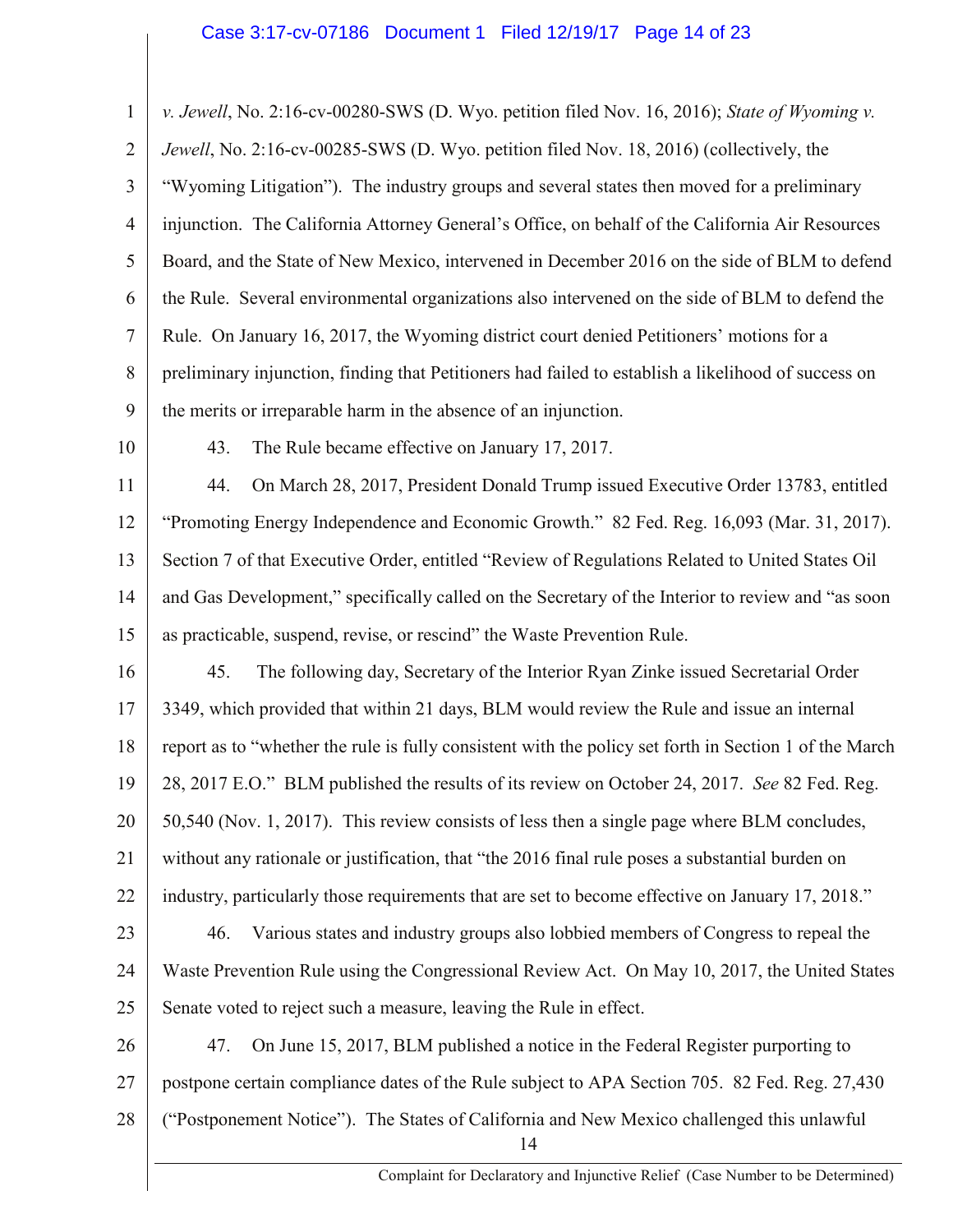#### Case 3:17-cv-07186 Document 1 Filed 12/19/17 Page 15 of 23

1 2 3 4 5 6 7 action on July 5, 2017 in the U.S. District Court for the Northern District of California. On October 4, 2017, the court ruled that Section 705 did not apply to an already-effective rule, and that the postponement amounted to a rulemaking that required compliance with the APA's notice and comment procedures. The Court also found that BLM's failure to consider the benefits of compliance with the provisions that were postponed rendered their action arbitrary and capricious and in violation of the APA. Thus, the court vacated the Postponement Notice and the Rule went back into effect. On December 4, 2017, BLM filed a notice of appeal.

8 9 10 11 12 13 48. On October 5, 2017, BLM published a notice in the Federal Register proposing to delay and suspend key requirements of the Rule that were already in effect, or set to take effect in January 2018, until January 17, 2019. 82 Fed. Reg. 46,458 (Oct. 5, 2017) ("Proposed Suspension"). These requirements include those covered by the Postponement Notice, as well as already-effective provisions governing waste minimization plans, well drilling, well completion and related operations, and downhole well maintenance and liquids unloading.

14 15 16 17 18 19 20 21 22 23 24 49. BLM's stated rationale for the Proposed Suspension was that it was "currently reviewing the 2016 final rule and want[ed] to avoid imposing temporary or permanent compliance costs on operators for requirements that may be rescinded or significantly revised in the near future." *Id*. However, BLM provided no justification regarding how the Proposed Suspension would fulfill its statutory mandates to prevent waste, ensure the adequate payment of royalties, protect the interests of the United States or public welfare, or meet its statutory trust responsibilities on tribal lands. To the contrary, BLM admitted that the benefits of the Rule in reducing waste, increasing royalty payments, and cutting air pollution and greenhouse gas emissions would not be achieved. 82 Fed. Reg. at 46,464-65 ("BLM's proposed rule would temporarily suspend or delay almost all of the requirements in the 2016 final rule that we estimated would generate benefits of gas savings or reductions in methane emissions.").

25 26 27 50. BLM prepared a Regulatory Impact Analysis for the Proposed Suspension. Regulatory Impact Analysis for the Proposed Suspension Rule (Sept. 27, 2017) ("Proposed RIA"). Rather than considering substantive amendments to the Rule that could have addressed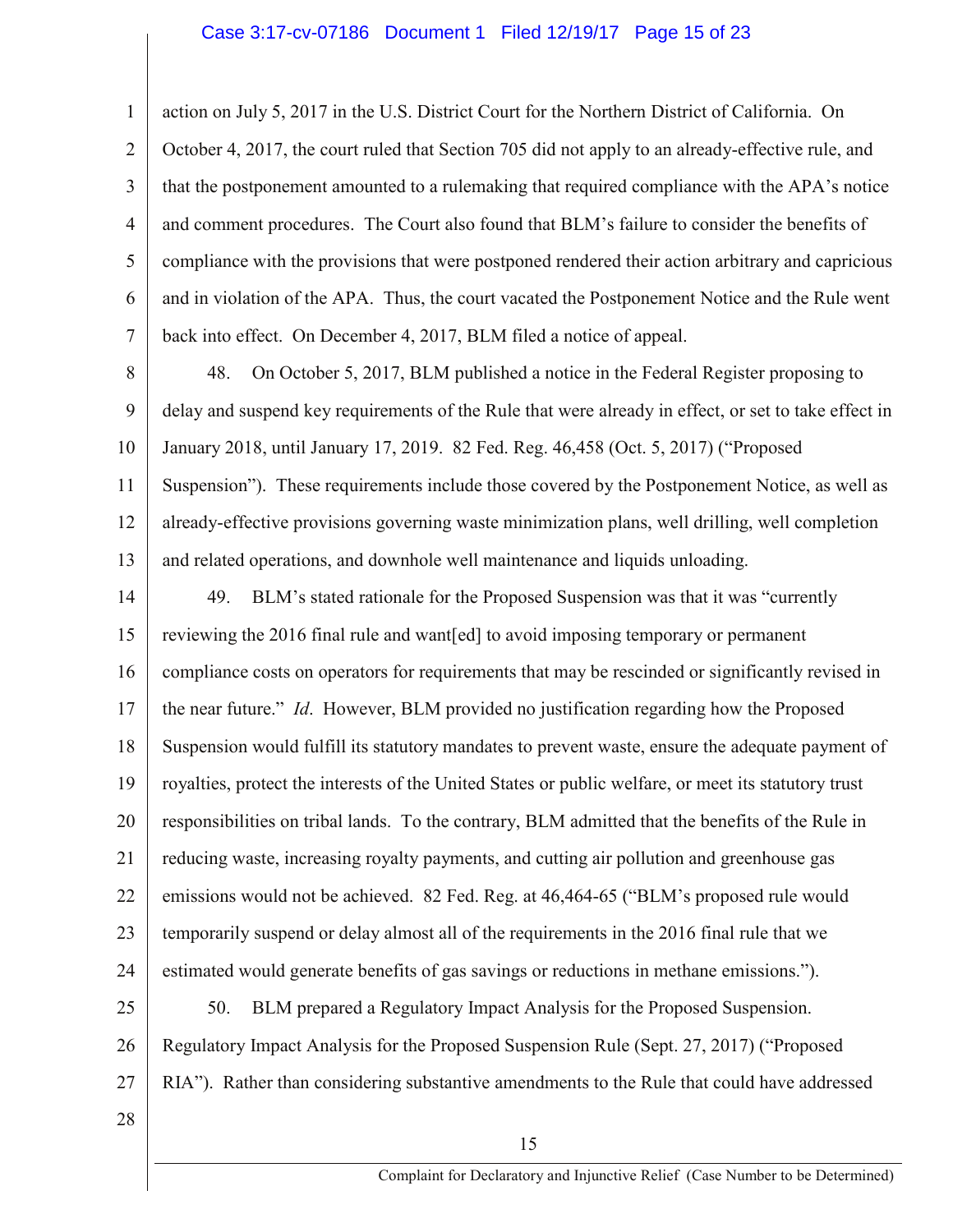## Case 3:17-cv-07186 Document 1 Filed 12/19/17 Page 16 of 23

- 1 2 BLM's purported concerns, the only alternatives to the one-year extension that BLM considered were suspensions of other lengths (six months and two years). *Id*. at 48-49.
- 3 4 5 6 7 8 9 10 11 12 51. The public was permitted 30 days to submit comments, and no public hearing was held. *Id*. The States of California and New Mexico, by and through their Attorneys General, commented in opposition to the Proposed Suspension. The California Air Resources Board also submitted comments in opposition to the Proposed Suspension. On October 20, 2017, while the public comment period was ongoing, BLM represented to the court in the Wyoming Litigation that: "Once the Suspension Rule is completed, it will provide the immediate relief sought by Petitioners—relief from the portions of the Waste Prevention Rule that would otherwise come into effect on January 17, 2018, as well as other provisions of the Waste Prevention Rule already in effect—and thereby obviate the need for immediate judicial review of the Waste Prevention Rule." Wyoming Litigation, Fed. Mot. to Extend Briefing Deadlines (Dkt. No. 155) at 4.
- 13 14 15 16 17 18 19 20 21 22 23 24 25 26 27 52. On December 8, 2017, BLM issued a final rule suspending key requirements of the Waste Prevention Rule until January 17, 2019. 82 Fed. Reg. 58,050 (Dec. 8, 2017) ("Suspension"). To justify the Suspension, BLM stated it had "concerns regarding the statutory authority, cost, complexity, feasibility, and other implications" of the Rule, and therefore sought to "avoid imposing likely considerable and immediate compliance costs on operators for requirements that may be rescinded or significantly revised in the near future." *Id*. The Suspension also makes reference BLM's "initial review" of the Rule conducted pursuant to Executive Order 13783 and Secretarial Order No. 3349, which allegedly uncovered a "newfound concern" regarding the Rule's burdens on operators of marginal or low-producing wells. *Id*. The Suspension further references Executive Order 13371, entitled "Reducing Regulatory and Controlling Regulatory Costs," although BLM does not indicate how the Suspension fulfills the direction of this order. *Id*. BLM acknowledged that the Suspension "suspends or delays almost all of the requirements in the 2016 final rule that we estimated would…generate benefits of gas savings or reductions in methane emissions." *Id*. at 58,056. BLM also stated that although it "is currently considering revisions to the 2016 final rule, it cannot definitively determine what form
- 28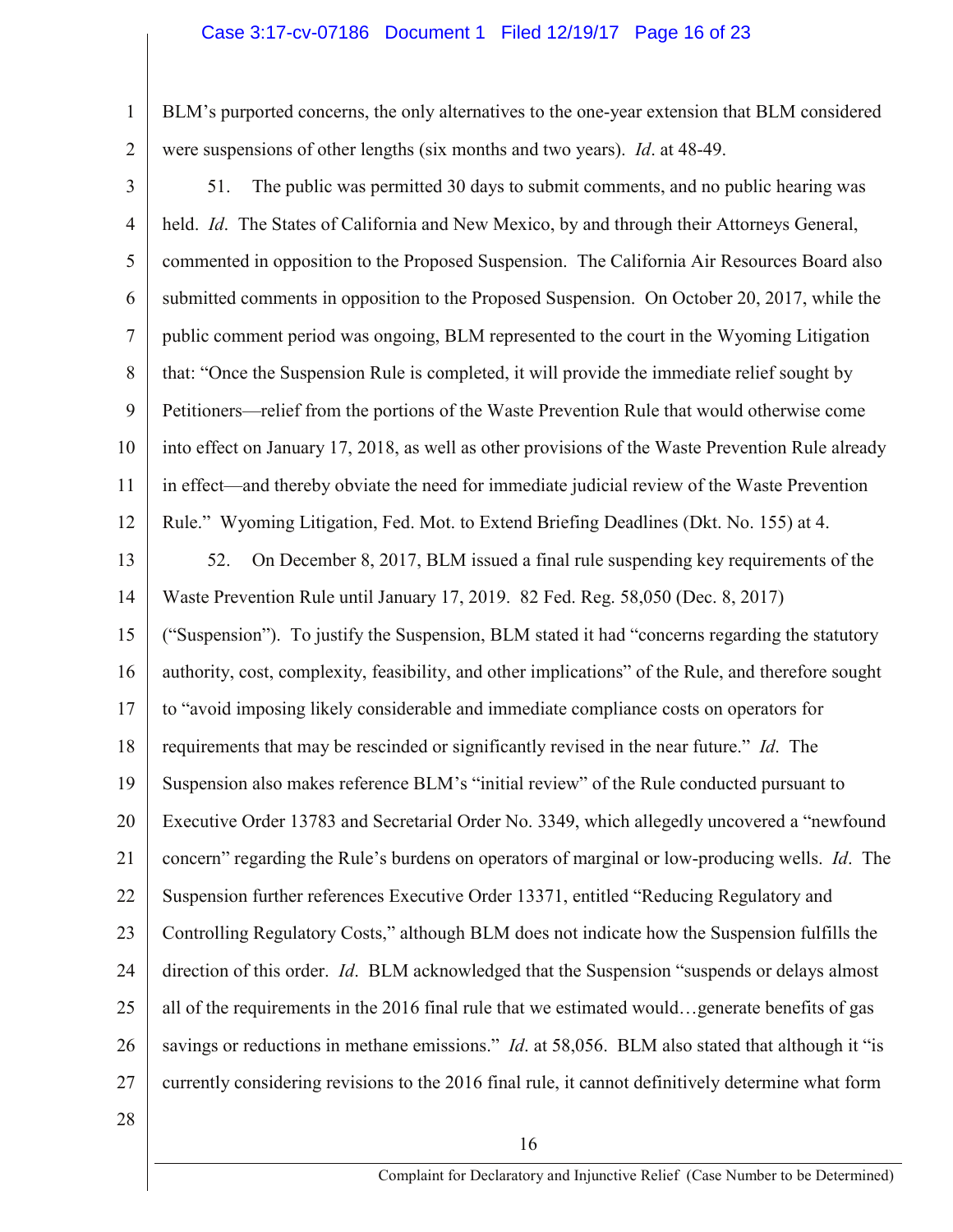1 2 those revisions will take until it completes the notice-and-comment rulemaking process." *Id*. at 58,061.

3 4 5 6 7 8 9 10 11 12 13 14 15 16 17 18 19 20 21 53. On December 12, 2017, BLM released a final regulatory impact analysis for the Suspension ("Final RIA") that did not change materially from the Proposed RIA. *See* U.S. Bureau of Land Management, Regulatory Impact Analysis for the Final Rule to Suspend or Delay Certain Requirements of the 2016 Waste Prevention Rule ("Final RIA"). The Final RIA states that it "draws heavily upon the analysis conducted for the RIA for the 2016 final rule," Final RIA at 5, although it makes dramatic changes in calculating the costs of increased methane emissions by relying on an "interim" measure that only considers "the domestic social cost of methane." *Id*. at 33-35. This interim measure lacks substantial analysis, much less peer review, and ignores nearly ninety-percent of the costs imposed by methane emissions. Further, despite the Suspension's justification of avoiding compliance costs for operators, the Final RIA states that such costs would be insignificant and that the Suspension would increase the profit margin for the smallest operators by just 0.17 percentage points. *Id*. at 61. BLM also determined that the Suspension "would not have a significant impact" on small companies, and that it would not "significantly impact the supply, distribution, or use of energy." *Id.* at 55, 67. Also, contrary to BLM's stated justification for the Suspension, the Final RIA calculates costs and benefits based on an assumption that the Rule will go into effect, unaltered and in its entirety, on January 17, 2019. *Id*. at 27-39. Finally, BLM bases its estimates of industry cost savings on the unfounded assumption that oil and gas operators have not already undergone compliance activities to meet the January 17, 2018 deadlines. *Id.* at 33.

22 23 24 25 26 27 28 54. BLM also issued a Final Environmental Assessment ("Final EA") and Finding of No Significant Impact ("FONSI") for the Suspension, which determined that the Suspension "would not have a significant effect on the quality of the human environment; therefore, an EIS is not required." The FONSI, like the Final RIA, relies on the premise that the Rule will be implemented completely on January 17, 2019. *See* FONSI at 5 ("While a delay in implementing the rule would postpone any anticipated reductions, delaying the rule would not result in an increase of GHG, air pollutant, and HAP emissions over current conditions.").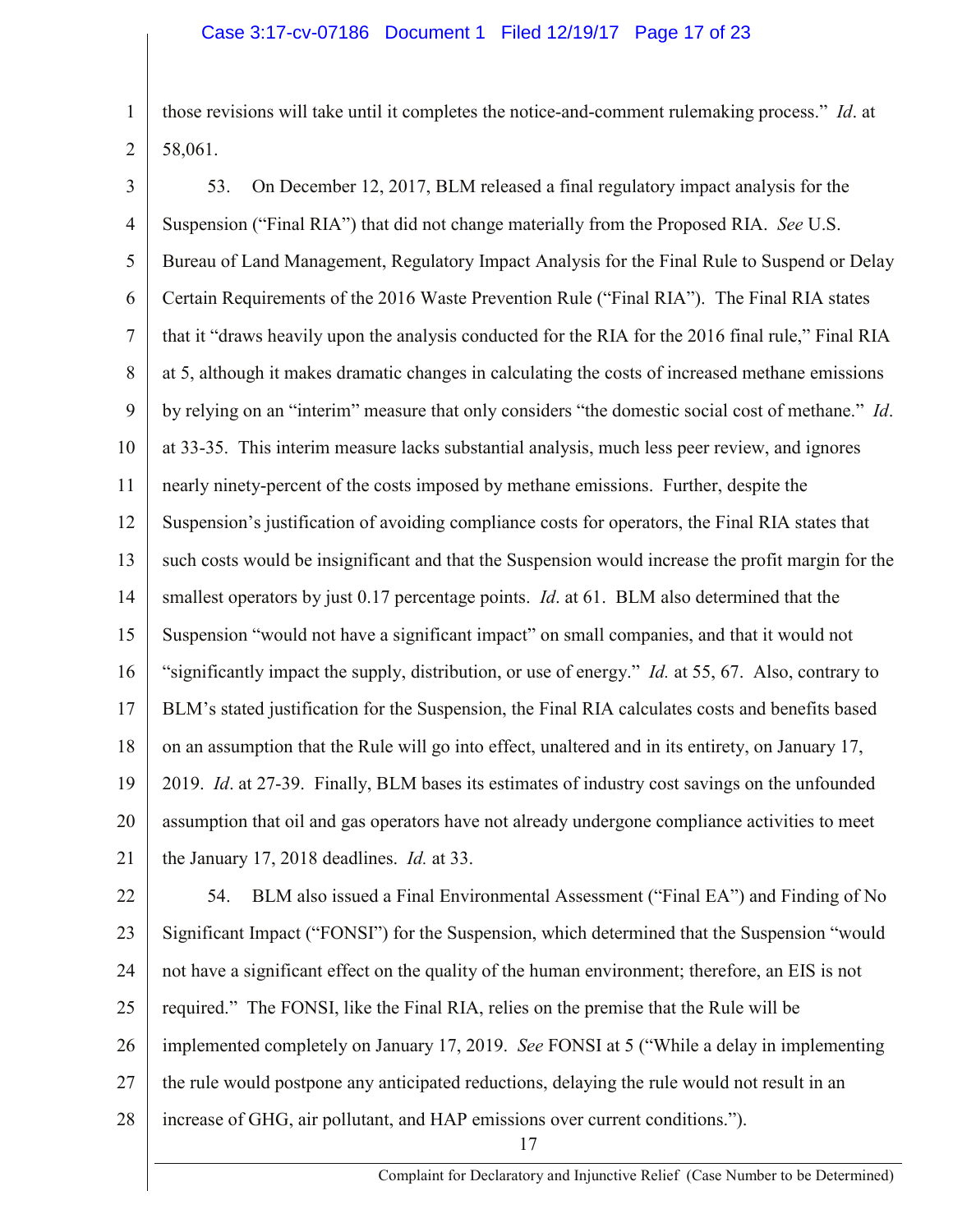1 2 3 4 5 6 7 8 9 10 11 12 13 14 15 16 17 18 19 20 21 22 23 24 25 26 27 28 18 55. On December 11, 2017, BLM moved to dismiss or stay the Wyoming Litigation based on the Suspension and its ongoing reconsideration of the Rule. **FIRST CAUSE OF ACTION (Violation of the APA, 5 U.S.C. § 706)** 56. Paragraphs 1 through 55 are realleged and incorporated herein by reference. 57. An agency action is arbitrary and capricious under the APA where the agency (i) has relied on factors which Congress has not intended it to consider; (ii) entirely failed to consider an important aspect of the problem; (iii) offered an explanation for its decision that runs counter to the evidence before the agency; or (iv) is so implausible that it could not be ascribed to a difference of view or the product of agency expertise. *State Farm*, 463 U.S. at 43. Moreover, an "agency changing its course by rescinding a rule is obligated to supply a reasoned analysis for the change." *State Farm*, 463 U.S. at 42. "[E]ven when reversing a policy after an election, an agency may not simply discard prior factual findings without a reasoned explanation." *Organized Village of Kake v. U.S. Dept. of Agriculture*, 795 F.3d 956, 968 (9th Cir. 2015). Moreover, an agency cannot suspend a validly-promulgated rule without first "pursu[ing] available alternatives that might have corrected the deficiencies in the program which the agency relied upon to justify the suspension." *Public Citizen v. Steed*, 733 F.2d 93, 103 (D.C. Cir. 1984). 58. Here, Defendants have failed to provide an explanation for suspending the Waste Prevention Rule based on the same factual record that was before the agency during the multiyear rulemaking proceeding that resulted in the adoption of the Rule. Defendants also entirely failed to consider how the Suspension will achieve their statutory mandates to prevent waste, ensure the adequate payment of royalties, protect the interests of the United States and public welfare, or fulfill its statutory trust responsibilities on tribal lands. 59. Defendants' stated justification of avoiding compliance costs for operators is contradicted by its own findings that these compliance costs represent just a fraction of a percent of the profit margins for even the smallest operators. 60. Defendants' citation to Executive Order 13783 and Secretarial Order 3349 to justify the Suspension is inconsistent with their admission that the Suspension will have almost no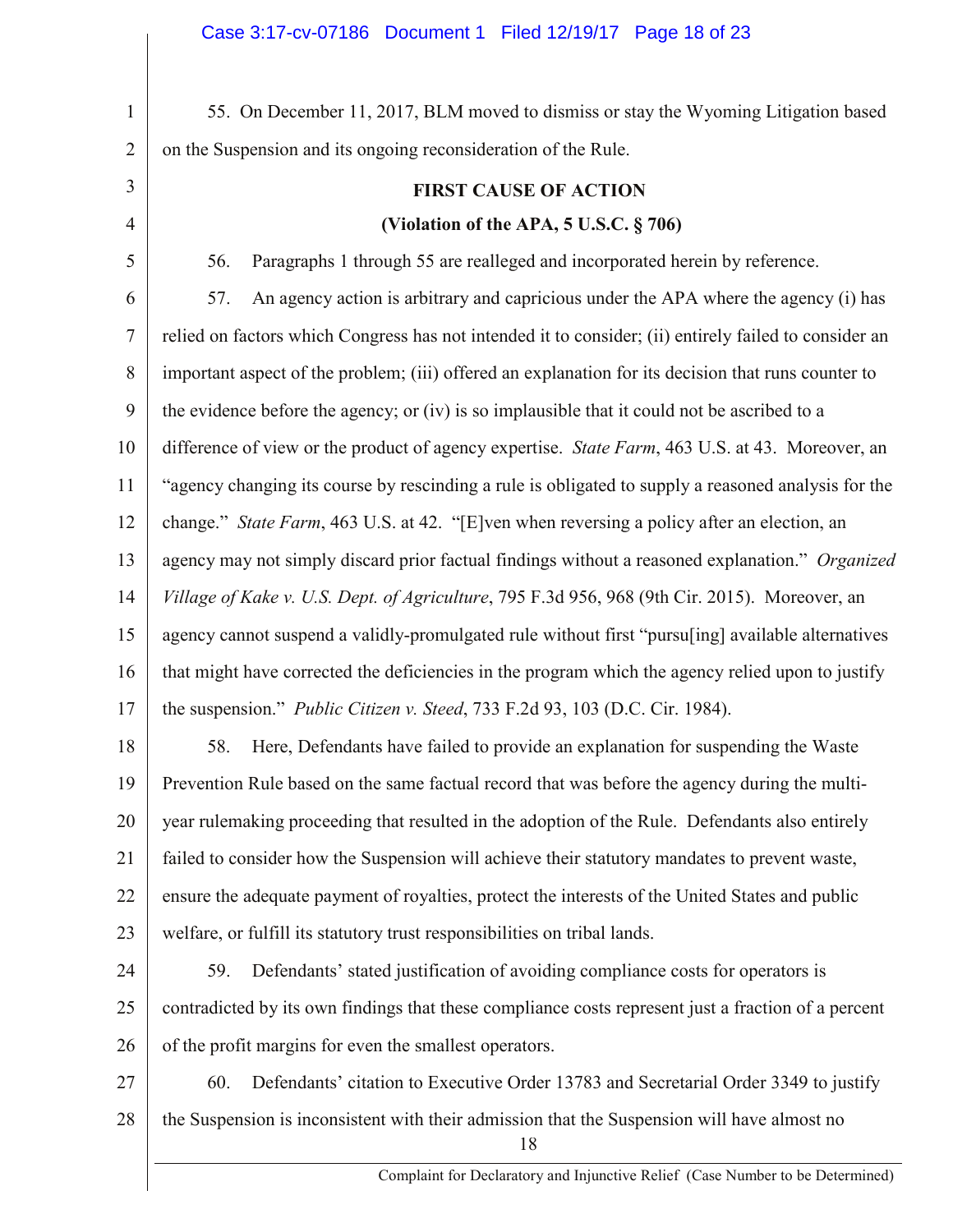## Case 3:17-cv-07186 Document 1 Filed 12/19/17 Page 19 of 23

1 2 3 impact on operator compliance costs or energy development on federal or Indian lands. Further, these Executive Orders cannot contravene statutory mandates imposed upon Defendants by Congress.

4 5 6 7 8 61. Defendants' reliance on the Final RIA is also arbitrary and capricious for several reasons, including its assumptions that the Waste Prevention Rule will take full effect in January 2019 and that operators have not already incurred costs to comply with the requirements affected by the Suspension, its use of an "interim" domestic social cost of methane measure, and its failure to consider the full costs of the Suspension.

9 10 11 62. Finally, Defendants failed to consider alternative solutions to address any alleged deficiencies with the Rule, such as through the issuance of guidance or making adjustments necessary to clarify certain provisions, rather than a suspension of the Rule's key requirements.

12 13 14 63. Accordingly, Defendants acted in a manner that was arbitrary, capricious, an abuse of discretion, not in accordance with law, and in excess of their statutory authority. 5 U.S.C. § 706. Consequently, the Suspension should be held unlawful and set aside.

## **SECOND CAUSE OF ACTION**

15

16

17

## **(Violation of the MLA, FOGRMA, FLPMA and the APA;**

**30 U.S.C. §§ 187, 225; 30 U.S.C. § 1756; 43 U.S.C. §§ 1701, 1732; 5 U.S.C. § 706)**

18 19 20 21 22 23 24 64. Paragraphs 1 through 63 are realleged and incorporated herein by reference. 65. The MLA vests BLM with broad responsibility to require oil and gas lessees to observe "such rules … for the prevention of undue waste as may be prescribed by [the] Secretary," to protect "the interests of the United States," and to safeguard "the public welfare." 30 U.S.C. § 187.The MLA also requires that "[a]ll leases of lands containing oil or gas … shall be subject to the condition that the lessee will … use all reasonable precautions to prevent waste of oil or gas developed in the land … ." *Id*. § 225.

25 26 27 28 66. FOGRMA provides that, "Any lessee is liable for royalty payments on oil or gas lost or wasted from a lease site when such loss or waste is due to negligence on the part of the operator of the lease, or due to the failure to comply with any rule or regulation, order or citation issued under this chapter or any mineral leasing law." 30 U.S.C. § 1756.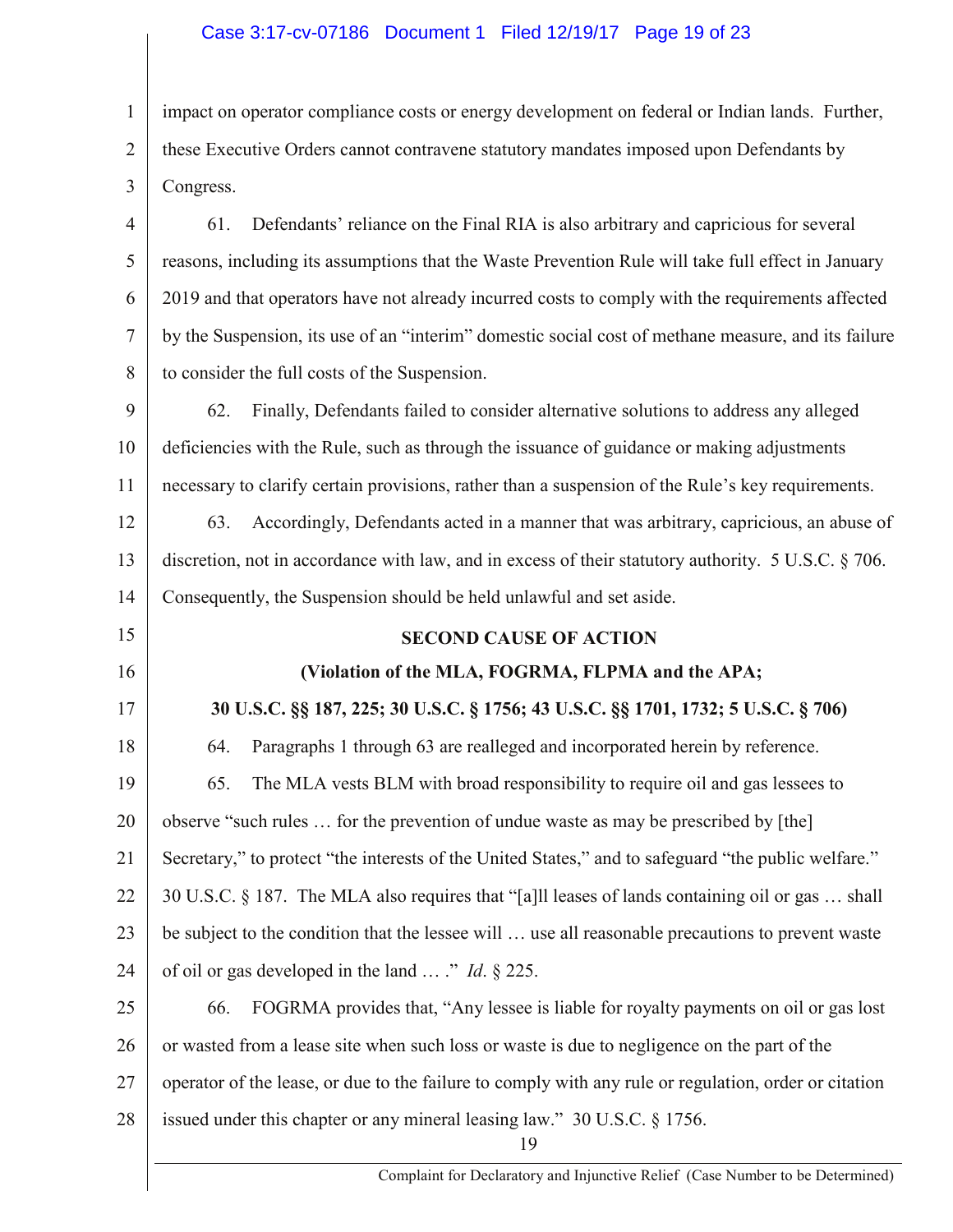## Case 3:17-cv-07186 Document 1 Filed 12/19/17 Page 20 of 23

| $\mathbf{1}$   | FLPMA mandates that BLM manage public lands "in a manner that will protect the<br>67.                  |  |  |  |
|----------------|--------------------------------------------------------------------------------------------------------|--|--|--|
| $\overline{2}$ | quality of  ecological, environmental, [and] air and atmospheric  values," 43 U.S.C. §                 |  |  |  |
| 3              | $1701(a)(8)$ , and provides BLM with authority to take any action, by regulation or otherwise,         |  |  |  |
| $\overline{4}$ | "necessary to prevent unnecessary or undue degradation of the lands." <i>Id.</i> $\S$ 1732(b).         |  |  |  |
| 5              | In promulgating the Suspension, Defendants entirely failed to consider or fulfill their<br>68.         |  |  |  |
| 6              | statutory trust responsibilities or mandates to prevent waste of oil and gas, to protect the interests |  |  |  |
| $\tau$         | of the United States and safeguard the public welfare, and otherwise ensure the environmentally        |  |  |  |
| 8              | responsible development of oil and gas on public lands.                                                |  |  |  |
| 9              | Accordingly, Defendants acted in a manner that was arbitrary, capricious, an abuse of<br>69.           |  |  |  |
| 10             | discretion, not in accordance with law, and in excess of their statutory authority, in violation of    |  |  |  |
| 11             | the FOGRMA, FLPMA, MLA and APA. 30 U.S.C. §§ 187, 225; 30 U.S.C. § 1756; 43 U.S.C. §§                  |  |  |  |
| 12             | 1701, 1732; 5 U.S.C. § 706. Consequently, the Suspension should be held unlawful and set aside.        |  |  |  |
| 13             | <b>THIRD CAUSE OF ACTION</b>                                                                           |  |  |  |
| 14             | (Violation of NEPA and the APA;                                                                        |  |  |  |
| 15             | 42 U.S.C. § 4332(2)(C); 40 C.F.R. § 1502.3; 5 U.S.C. § 706)                                            |  |  |  |
| 16             | Paragraphs 1 through 69 are realleged and incorporated herein by reference.<br>70.                     |  |  |  |
| 17             | NEPA requires federal agencies to take a "hard look" at the environmental<br>71.                       |  |  |  |
| 18             | consequences of a proposed activity before taking action. See 42 U.S.C. § 4332. To achieve this        |  |  |  |
| 19             | purpose, a federal agency must prepare an EIS for all "major Federal actions significantly             |  |  |  |
| 20             | affecting the quality of the human environment." <i>Id.</i> $\S$ 4332(2)(C); 40 C.F.R. $\S$ 1502.3. To |  |  |  |
| 21             | determine whether a federal action will result in significant environmental impacts, the federal       |  |  |  |
| 22             | agency may first conduct an EA. 40 C.F.R. §§ 1501.4, 1508.9. An EA must include a discussion           |  |  |  |
| 23             | of the need for the proposal, alternatives to the proposed action, the environmental impacts of the    |  |  |  |
| 24             | proposed action and alternatives, and must provide "sufficient evidence and analysis for               |  |  |  |
| 25             | determining whether to prepare" an EIS or a FONSI. <i>Id.</i> § 1508.9.                                |  |  |  |
| 26             | NEPA's implementing regulations specify several factors that an agency must<br>72.                     |  |  |  |
| 27             | consider in determining whether an action may significantly affect the environment, thus               |  |  |  |
| 28             | warranting the preparation of an EIS. 40 C.F.R. § 1508.27. The presence of any single<br>20            |  |  |  |
|                | Complaint for Declaratory and Injunctive Relief (Case Number to be Determined)                         |  |  |  |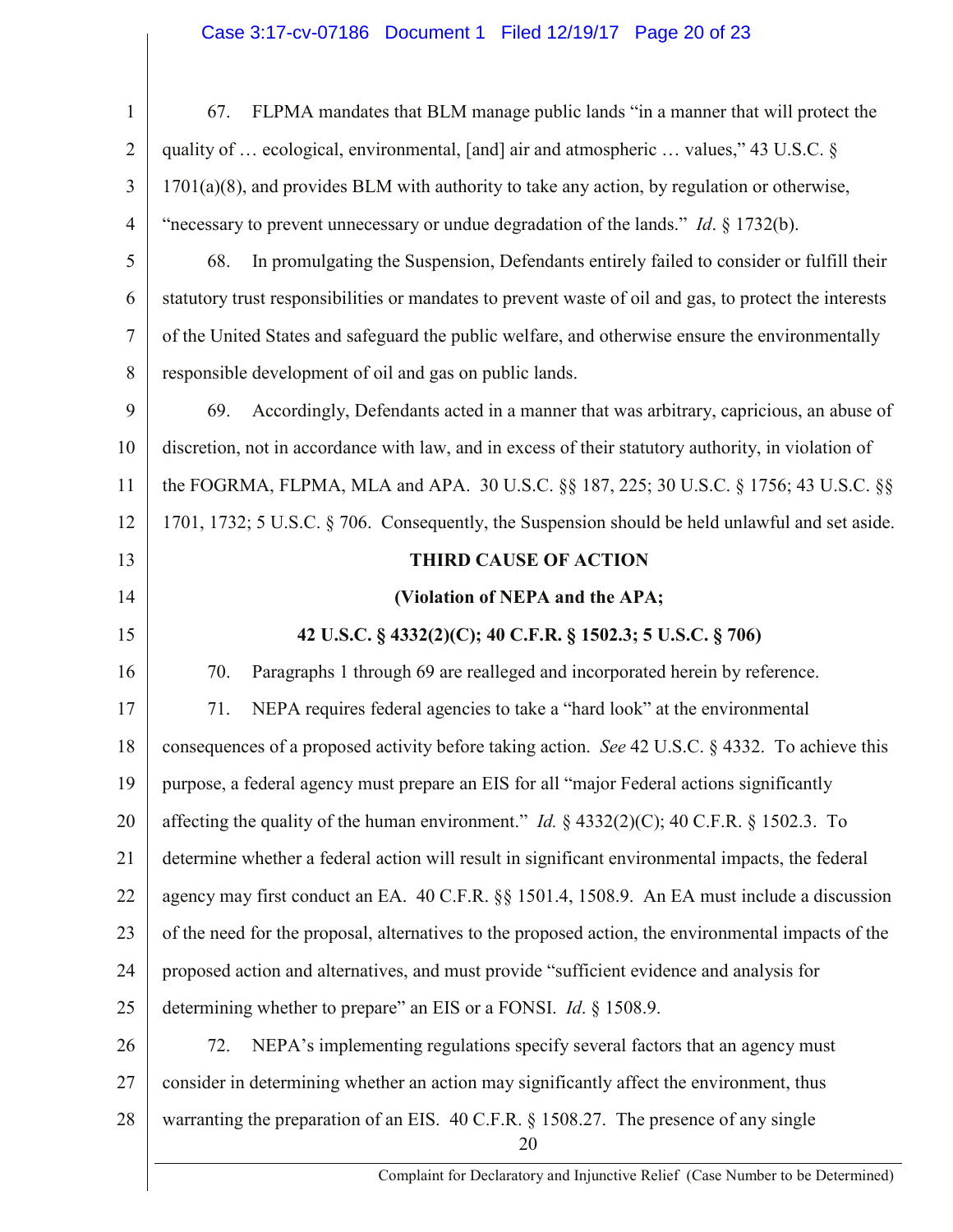# Case 3:17-cv-07186 Document 1 Filed 12/19/17 Page 21 of 23

| $\mathbf{1}$   | significance factor can require the preparation of an EIS. "The agency must prepare an EIS if                           |  |  |  |  |
|----------------|-------------------------------------------------------------------------------------------------------------------------|--|--|--|--|
| $\overline{2}$ | substantial questions are raised as to whether a project may cause significant environmental                            |  |  |  |  |
| 3              | impacts." Friends of the Wild Swan v. Weber, 767 F.3d 936, 946 (9th Cir. 2014).                                         |  |  |  |  |
| $\overline{4}$ | As the comment letters from Plaintiffs, as well as BLM's own analysis, demonstrate,<br>73.                              |  |  |  |  |
| 5              | there are substantial questions, if not certainties, as to whether the Suspension may have                              |  |  |  |  |
| 6              | significant environmental impacts. In particular, the Suspension will result in significant adverse                     |  |  |  |  |
| $\overline{7}$ | impacts including increased air pollution and related public health impacts, climate change harms,                      |  |  |  |  |
| 8              | and increased visual and noise impacts from venting, flaring or leaking billions of cubic feet of                       |  |  |  |  |
| 9              | natural gas.                                                                                                            |  |  |  |  |
| 10             | Defendants' determination that the Suspension would result in no significant impacts,<br>74.                            |  |  |  |  |
| 11             | and its reliance on a FONSI and failure to prepare an EIS, constitutes agency action unlawfully or                      |  |  |  |  |
| 12             | unreasonably withheld or delayed, in violation of the requirements of NEPA. $5 \text{ U.S.C.} \$ $\frac{206(1)}{100}$ . |  |  |  |  |
| 13             | Alternatively, Defendants' determination that the Suspension would result in no significant                             |  |  |  |  |
| 14             | impacts, and its reliance on a FONSI and failure to prepare an EIS, is arbitrary and capricious, an                     |  |  |  |  |
| 15             | abuse of discretion, and contrary to the requirements of NEPA. $5$ U.S.C. $\S$ 706(2).                                  |  |  |  |  |
| 16             | <b>FOURTH CAUSE OF ACTION</b>                                                                                           |  |  |  |  |
| 17             | (Violation of the APA, 5 U.S.C. §§ 553(b), 706)                                                                         |  |  |  |  |
| 18             | Paragraphs 1 through 74 are realleged and incorporated herein by reference.<br>75.                                      |  |  |  |  |
| 19             | The Proposed Suspension provided no explanation as to why certain provisions of the<br>76.                              |  |  |  |  |
| 20             | Waste Prevention Rule might no longer be valid or prudent, and no data to support such purported                        |  |  |  |  |
| 21             | deficiencies. See 5 U.S.C. § 553. Further, Defendants' statements indicate that BLM had already                         |  |  |  |  |
| 22             | made up its mind to finalize the Suspension prior to considering public comments. Defendants                            |  |  |  |  |
| 23             | therefore "did not provide a meaningful opportunity for comment, and did not solicit or receive                         |  |  |  |  |
| 24             | relevant comments regarding the substance or merits of either set of regulations." N. Carolina                          |  |  |  |  |
| 25             | Growers' Ass'n, Inc. v. United Farm Workers, 702 F.3d 755, 770 (4th Cir. 2012). Hence, the                              |  |  |  |  |
| 26             | public has not had an opportunity to "participate in the rule making through submission of written                      |  |  |  |  |
| 27             | data, views, or argumentson the relevant matter presented," as required by the APA. 5 U.S.C.                            |  |  |  |  |
| 28             | § 553(c).<br>21                                                                                                         |  |  |  |  |
|                |                                                                                                                         |  |  |  |  |

Complaint for Declaratory and Injunctive Relief (Case Number to be Determined)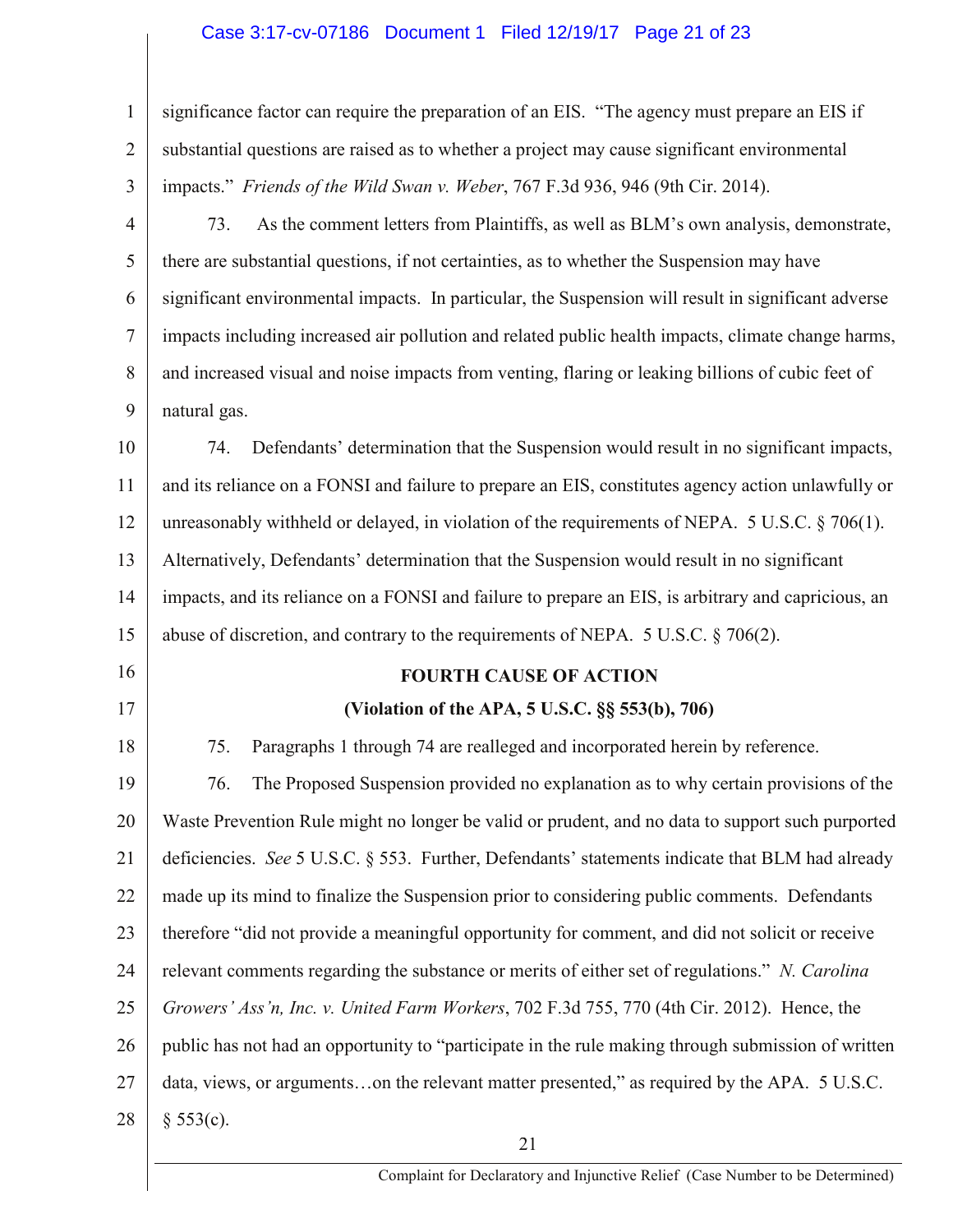## Case 3:17-cv-07186 Document 1 Filed 12/19/17 Page 22 of 23

| $\mathbf{1}$   | Accordingly, Defendants acted in a manner that was arbitrary, capricious, an abuse of<br>77. |                                                                                      |  |  |  |  |  |
|----------------|----------------------------------------------------------------------------------------------|--------------------------------------------------------------------------------------|--|--|--|--|--|
| $\overline{2}$ | discretion, not in accordance with law, and in excess of their statutory authority, and the  |                                                                                      |  |  |  |  |  |
| 3              | Suspension should be held unlawful and set aside. 5 U.S.C. §§ 553, 706.                      |                                                                                      |  |  |  |  |  |
| $\overline{4}$ |                                                                                              | <b>PRAYER FOR RELIEF</b>                                                             |  |  |  |  |  |
| 5              |                                                                                              | WHEREFORE, Plaintiffs respectfully request that this Court:                          |  |  |  |  |  |
| 6              | Issue a declaratory judgment that Defendants acted arbitrarily, capriciously, contrary<br>1. |                                                                                      |  |  |  |  |  |
| $\overline{7}$ | to law, abused their discretion, and failed to follow the procedure required by law in their |                                                                                      |  |  |  |  |  |
| 8              | promulgation of the Suspension, in violation of the MLA, FOGRMA, FLPMA, NEPA, and the        |                                                                                      |  |  |  |  |  |
| 9              | APA;                                                                                         |                                                                                      |  |  |  |  |  |
| 10             | 2.                                                                                           | Vacate the Suspension;                                                               |  |  |  |  |  |
| 11             | 3.                                                                                           | Issue a mandatory injunction compelling Defendants to reinstate the Waste            |  |  |  |  |  |
| 12             |                                                                                              | Prevention Rule in its entirety;                                                     |  |  |  |  |  |
| 13             | Award Plaintiffs their costs, expenses, and reasonable attorneys' fees; and<br>4.            |                                                                                      |  |  |  |  |  |
| 14             | 5.                                                                                           | Award such other relief as the Court deems just and proper.                          |  |  |  |  |  |
| 15             |                                                                                              |                                                                                      |  |  |  |  |  |
| 16             |                                                                                              |                                                                                      |  |  |  |  |  |
| 17             |                                                                                              |                                                                                      |  |  |  |  |  |
| 18             |                                                                                              |                                                                                      |  |  |  |  |  |
| 19             |                                                                                              |                                                                                      |  |  |  |  |  |
| 20             |                                                                                              |                                                                                      |  |  |  |  |  |
| 21             |                                                                                              |                                                                                      |  |  |  |  |  |
| 22             |                                                                                              |                                                                                      |  |  |  |  |  |
| 23             |                                                                                              |                                                                                      |  |  |  |  |  |
| 24             |                                                                                              |                                                                                      |  |  |  |  |  |
| 25             |                                                                                              |                                                                                      |  |  |  |  |  |
| 26             |                                                                                              |                                                                                      |  |  |  |  |  |
| 27             |                                                                                              |                                                                                      |  |  |  |  |  |
| 28             |                                                                                              |                                                                                      |  |  |  |  |  |
|                |                                                                                              | 22<br>Complaint for Declaratory and Injunctive Relief (Case Number to be Determined) |  |  |  |  |  |
|                |                                                                                              |                                                                                      |  |  |  |  |  |